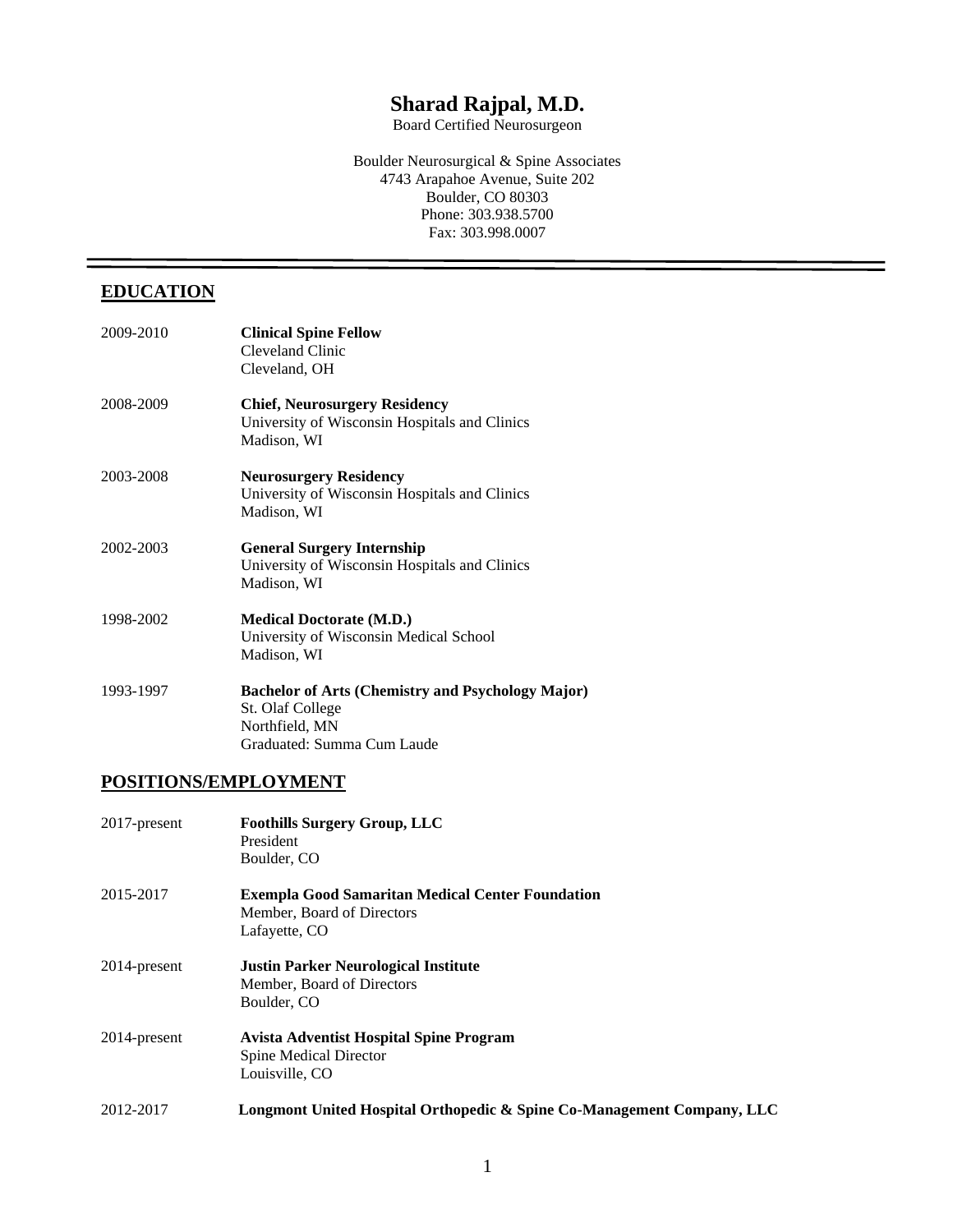|                 | Vice President<br>Longmont, CO                                                                                      |
|-----------------|---------------------------------------------------------------------------------------------------------------------|
| $2010$ -present | <b>Boulder Neurosurgical &amp; Spine Associates</b><br>Partner, 2012-present<br>Associate, 2010-2012<br>Boulder, CO |
| 1997-1998       | <b>Accenture, LLP</b><br><b>Computer Programmer and Analyst</b><br>Minneapolis, MN                                  |

### **PROFESSIONAL MEMBERSHIPS**

- American Board of Neurological Surgery (ABNS) Board Certified
- American Association of Neurological Surgeons (AANS)
- Congress of Neurological Surgeons (CNS)
- AANS/CNS Joint Section on Disorders of the Spine and Peripheral Nerves
- North American Spine Society (NASS)
- **American Medical Association (AMA)**
- Colorado Neurosurgical Society
- **Boulder County Medical Society**

### **AWARDED GRANTS**

2006 **Congress of Neurological Surgeons [\(CNS\) Synthes Spine Fellowship \(](http://neurosurgeon.org/education/fellowship.asp#synthes#synthes)\$50,000)** Advisor: Daniel Resnick, M.D.

Project: The role of inflammatory mediators following contusive spinal cord injury University of Wisconsin Medical School Neurosurgery Residency Training Program University of Wisconsin Medical School, Madison, WI

### **HONORS AND AWARDS**

| 2019             | Marquis Who's Who®, Lifetime Achievement Award                                                |
|------------------|-----------------------------------------------------------------------------------------------|
| 2018             | Compassionate Doctor Award, Vitals®, vitals.com                                               |
| 2017             | America's Best Physicians Directory, Today's Best Physicians National Consumer Advisory Board |
| 2011-2016, 2018  | Patients' Choice Award, Vitals®, vitals.com                                                   |
| 2011, 2012, 2013 | Patients' Choice Physician, Patients' Choice <sup>SM</sup> , patientschoice.org               |
| 2011, 2012       | Compassionate Doctor Award, Patients' Choice <sup>SM</sup> , patientschoice.org               |
| 2010             | <b>Outstanding Paper Award for Basic Science</b> , The Spine Journal & NASS                   |
| 2008             | Medical Student Teaching Award, University of Wisconsin Department of Neurosurgery            |
| 2007             | Resident Academic Achievement Award, University of Wisconsin Department of Neurosurgery       |
| 2007             | Mayfield Basic Science Award, AANS/CNS Section on Disorders of the Spine and Peripheral       |
|                  | <b>Nerves</b>                                                                                 |
| 2005             | Resident Academic Achievement Award, University of Wisconsin Department of Neurosurgery       |
| 2005             | Medtronic Sofamor Danek Health Care Professional In-Training Scholarship                      |
| 2004             | Gold Star Recipient, University of Wisconsin Hospitals and Clinics                            |
| 2002             | State Medical Society of Wisconsin Houghton Award for Scholastic Excellence,                  |
|                  | <b>Extracurricular Achievement, and Interest in the Activities of Medical Organization</b>    |
| 2000             | <b>American Medical Student Association (AMSA) Leadership Recognition Award</b>               |
| 1997             | Summa Cum Laude, St. Olaf College                                                             |
| 1997             | Merck Index Award for Excellence in Chemistry, St. Olaf College                               |
| 1997             | Departmental Distinction in Chemistry, St. Olaf College                                       |
| 1997             | Who's Who Among Colleges and Universities                                                     |
| 1993-1997        | <b>St. Olaf Buntrock Presidential Scholarship for High Academic Achievement</b>               |
| 1995-1997        | Psi Chi Psychology Honor Society, St. Olaf College                                            |
| 1996-1997        | Beta Beta Beta Biology Honor Society, St. Olaf College                                        |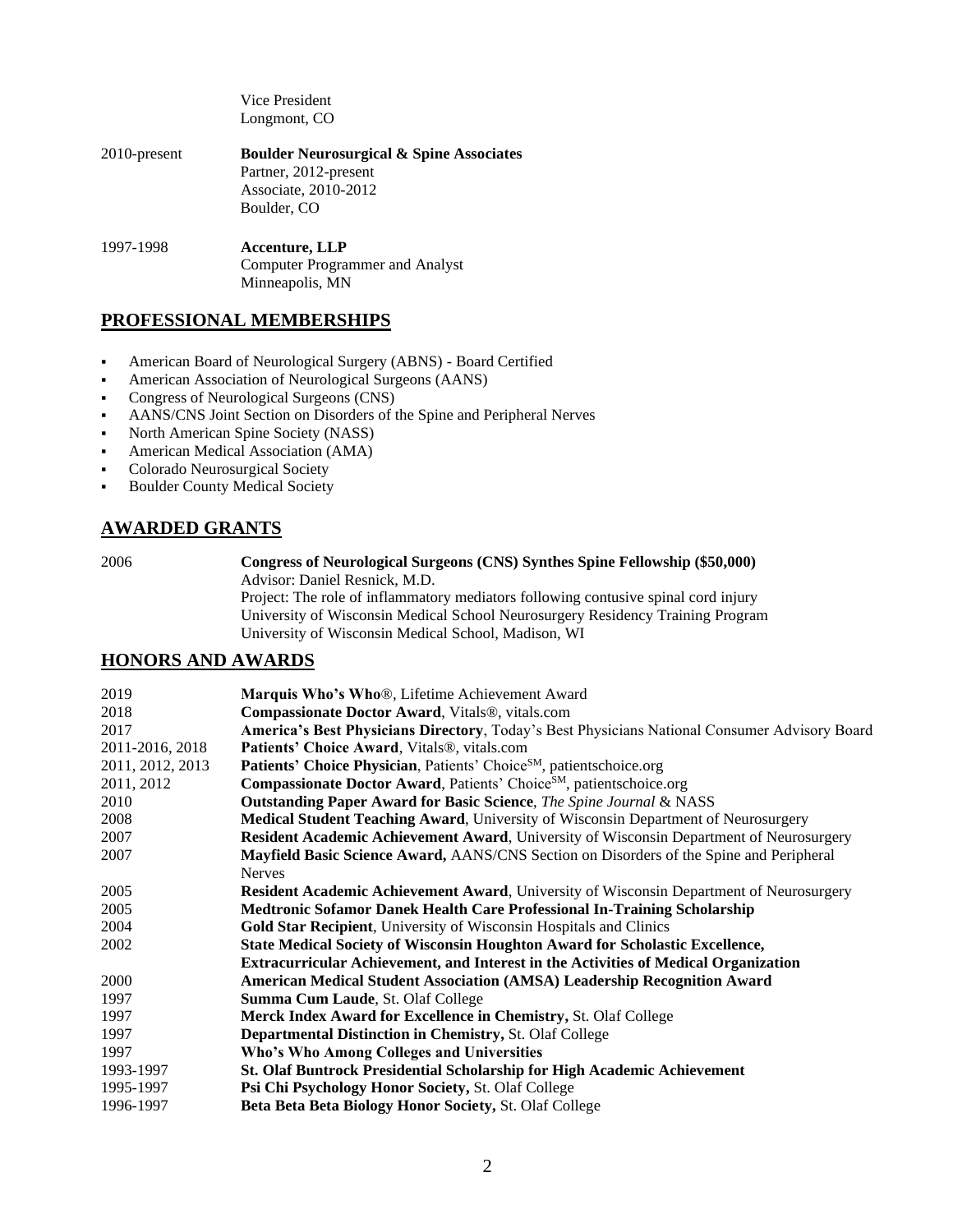| 1996<br>1993                    | Phi Beta Kappa Academic Honor Society, St. Olaf College<br><b>Rotary International Community Service Award</b>                                                                                                                                                                                                                                                   |  |
|---------------------------------|------------------------------------------------------------------------------------------------------------------------------------------------------------------------------------------------------------------------------------------------------------------------------------------------------------------------------------------------------------------|--|
| <b>RESEARCH</b><br>2020-present | A Clinical Study to Assess the Safety and Effectiveness of the Premia Spine TOPS System.<br>Role: Sub-Investigator<br>Sponsor: Premia Spine Ltd                                                                                                                                                                                                                  |  |
| 2020-present                    | The STRUCTURE Study: A Prospective, Randomized, Controlled, Open-Label, Multi-Center<br>Parallel Group Study of the Safety and Efficacy of KUR-113 Bone Graft versus Local<br>Autograft for the Treatment of Patients Undergoing Single Level Transforaminal Lumbar<br><b>Interbody Fusion (TLIF)</b><br>Role: Primary Investigator<br>Sponsor: Kuros Bioscience |  |
| 2020-present                    | A Multicenter, Randomized, Double-Blind, Sham-Controlled, Comparative Study of SI-6603 in<br>Subjects with Lumbar Disc Herniation (Phase 3).<br>Role: Sub-Investigator<br>Sponsor: Seikagaku Corporation                                                                                                                                                         |  |
| 2017-2020                       | A Concurrently Controlled Study of the LimiFlex <sup>™</sup> Paraspinous Tension Band in the<br>Treatment of Lumbar of Lumbar Degenerative Spondylolisthesis with Spinal Stenosis.<br>Role: Sub-Investigator<br>Sponsor: Empirical Spine, Inc.                                                                                                                   |  |
| 2017-2018                       | Reduction of Adverse Drug Events and Readmissions (RADAX-PGx).<br>Role: Sub-Investigator<br>Sponsor: Global, Inc.                                                                                                                                                                                                                                                |  |
| 2016-2019                       | A Phase 2b, Randomized, Double-Blind, Placebo-Controlled Study to Evaluate the Safety and<br>Efficacy of Staphylococcus Aureus 4-Antigen Vaccine (SA4Ag) in Adults Undergoing Elective<br>Open Posterior Spinal Fusion Procedures with Multilevel Instrumentation.<br>Role: Sub-Investigator<br>Sponsor: Pfizer                                                  |  |
| 2014-2016                       | A Prospective, Randomized, Double-blind, Phase II Study to Evaluate the Safety and Efficacy<br>of Topical Thrombin (Human) Grifols as an Adjunct to Hemostasis during Vascular,<br>Parenchymous, Soft Tissue, and Spinal Open Surgeries<br>Role: Sub-Investigator<br>Sponsor: Grifols, Inc.                                                                      |  |
| 2014-2015                       | A Multicenter, Prospective, Randomized Clinical Trial Using Dehydrated Human<br><b>Amnion/Chorion Membrane (DHACM) in Decompressive Craniectomy Patients to Reduce</b><br><b>Postoperative Scarring</b><br>Role: Sub-Investigator<br>Sponsor: MiMedx                                                                                                             |  |
| 2013-2014                       | Study of the Safety and Effectiveness of DIAM™ Spinal Stabilization System Versus<br><b>Conservative Care</b><br>Role: Sub-Investigator<br>Sponsor: Medtronic Spinal & Biologics                                                                                                                                                                                 |  |
| 2013-2017                       | The Investigational Plan for the Evaluation of the ACADIA <sup>TM</sup> Facet Replacement System<br>Role: Sub-Investigator<br>Sponsor: Globus Medical, Inc.                                                                                                                                                                                                      |  |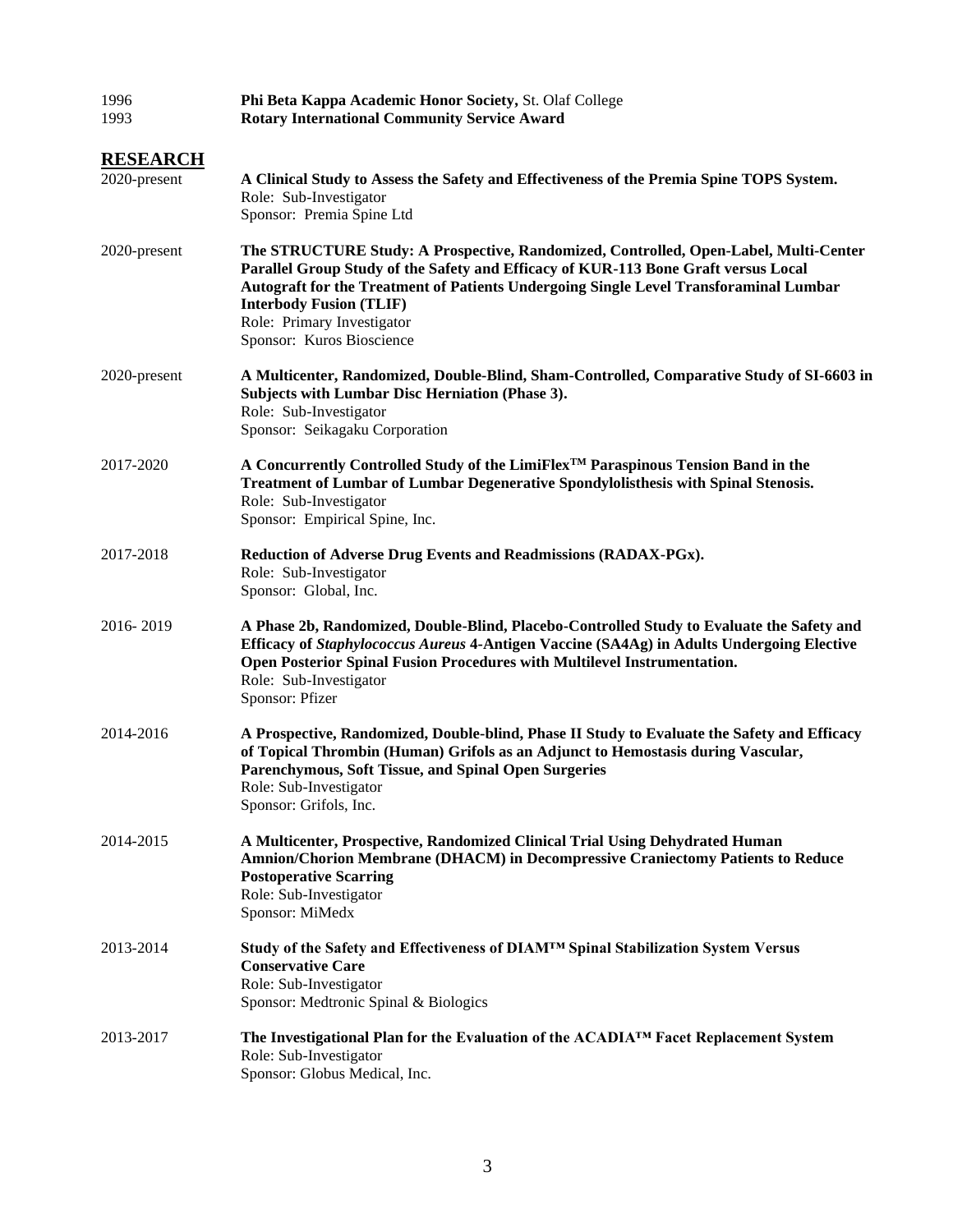| 2012-2014 | A Phase 3, Randomized, Single-Blind, Controlled Trial of Topical Fibrocaps™ in<br><b>Intraoperative Surgical Hemostasis.</b><br>Role: Sub-Investigator<br>Sponsor: ProFibrix, Inc.                                                                                                      |
|-----------|-----------------------------------------------------------------------------------------------------------------------------------------------------------------------------------------------------------------------------------------------------------------------------------------|
| 2012-2016 | Prospective Randomized Clinical Trial Evaluating the Effectiveness of Lower Body Positive<br>Pressure Treadmill Training in Patients after Lumbar Microdiscectomy and Fusion Surgeries<br>Role: Sub-Investigator<br>Sponsor: Justin Parker Neurological Institute                       |
| 2011-2016 | Project: DuraSeal <sup>TM</sup> Spine System Post-Approval Study<br>Role: Sub-Investigator<br>Sponsor: Covidien                                                                                                                                                                         |
| 2011-2018 | Project: Prospective Randomized Clinical Trial Comparing PEEK and Allograft Spacers in<br><b>Patients Undergoing Spinal Intervertebral Fusion Surgeries</b><br>Role: Sub-Investigator<br>Sponsor: Justin Parker Neurological Institute                                                  |
| 2011      | Project: A Pivotal Clinical Trial Evaluating the Safety and Effectiveness of Adherus Sealant<br>When Used as a Dural Sealant in Cranial Procedures<br>Role: Sub-Investigator<br>Sponsor: HyperBranch Medical Technology, Inc.                                                           |
| 2006-2009 | Project: The role of inflammatory mediators in thermal hyperalgesia following contusive spinal<br>cord injury<br>Advisor: Daniel Resnick, M.D.<br>University of Wisconsin Medical School Neurosurgery Residency Training Program<br>University of Wisconsin Medical School, Madison, WI |
| 1999      | Project: Utilization of Blood Transfusions in SICU Patients<br>Advisor: Matilda Horst, M.D.<br>Medical Student Summer Fellowship Program for Anesthesiology and the Surgical Subspecialties<br>Henry Ford Health Hospitals, Department of Surgery, Detroit, MI                          |
| 1996-1997 | Project: Role of Nitric Oxide Synthase in the Hippocampus<br>Advisor: Konrad Talbot, Ph.D.<br><b>Independent Research Program</b><br>St. Olaf College, Department of Psychology, Northfield, MN                                                                                         |
| 1995-1997 | Project: Structure, Stability, and Interaction of Cell Membrane Phospholipids<br>Advisor: Anne Walter, Ph.D.<br>National Science Foundation Independent Research in Biology<br>St. Olaf College, Department of Biology, Northfield, MN                                                  |
| 1992-1993 | Project: Serum Insulin-like Growth Factors after Liver Transplantation<br>Advisor: Don Schalch, M.D.<br>NIH Minority High School Research Apprentice Program<br>University of Wisconsin Hospitals and Clinics, Madison, WI                                                              |

# **POSTER PRESENTATIONS**

1. Villavicencio AT, **Rajpal S**, Hobbs SL, Nelson EL, Zielenski C, Beasley K, Kantha V, Burneikiene S. The Impact of Preventative Multi-modal Analgesia on Opioid Requirement and Pain Control in Patients Undergoing Lumbar Fusions. NASS 35<sup>th</sup> Annual Meeting: Virtual Experience. Oct 7-10, 2020.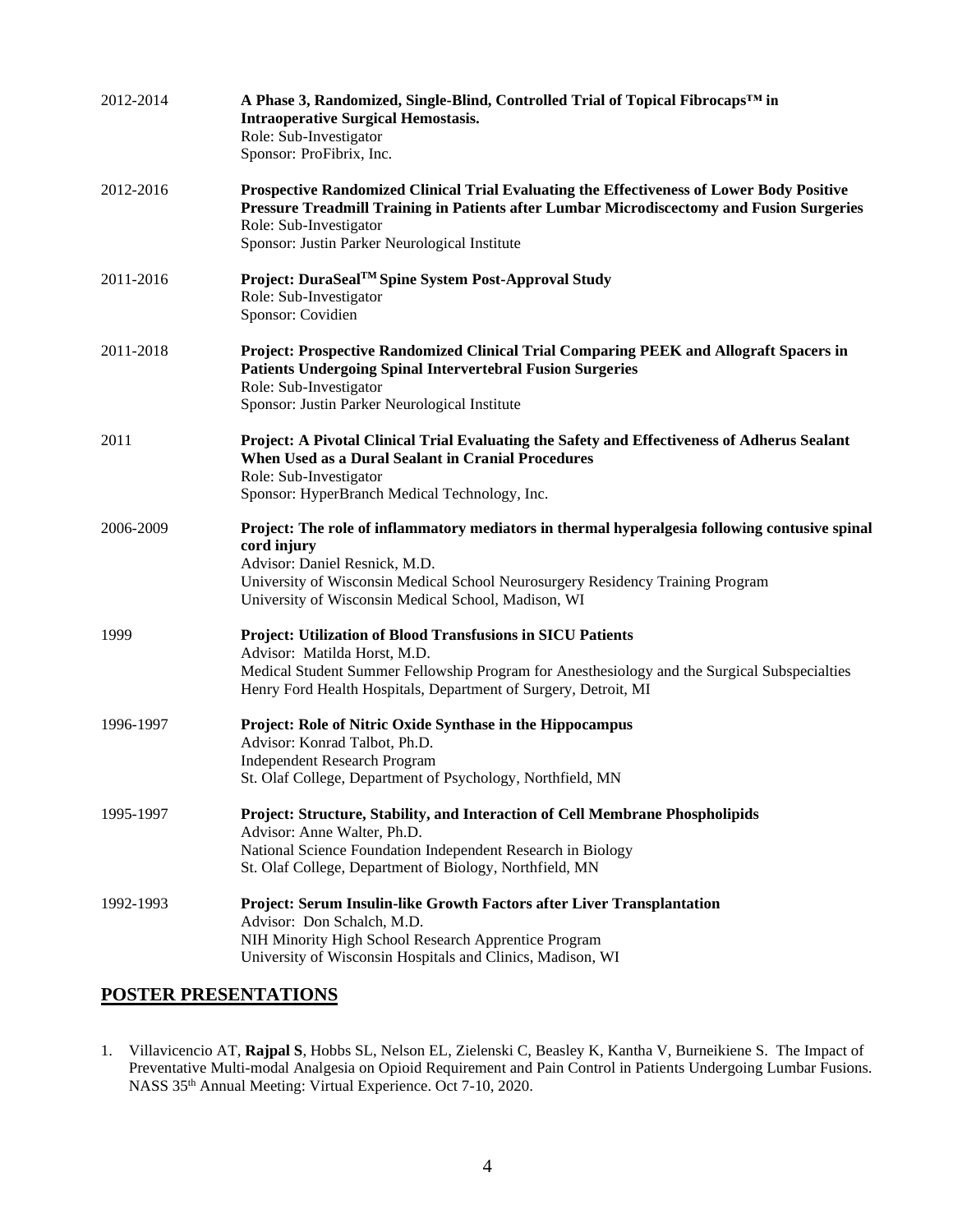- 2. Villavicencio AT, Nelson EL, **Rajpal S**, Beasley K, Kantha V, Burneikiene S. Local Retropharyngeal Space Anesthetic for Dysphagia Reduction after Anterior Cervical Discectomy and Fusion Surgery: A Single-Center, Prospective, Randomized Double-Blinded, Placebo-Controlled Clinical Trial. NASS 35<sup>th</sup> Annual Meeting: Virtual Experience. Oct 7-10, 2020.
- 3. Villavicencio AT, Nelson EL, **Rajpal S**, Beasley K, Kantha V, Burneikiene S. Local Retropharyngeal Space Anesthetic for Dysphagia Reduction after Anterior Cervical Discectomy and Fusion Surgery: A Single-Center, Prospective, Randomized Double-Blinded, Placebo-Controlled Clinical Trial. CNS Annual Meeting: Virtual Experience. Sept 12-16, 2020.
- 4. Villavicencio AT, **Rajpal S**, Nelson EL, Avoian S, Burneikiene S. Unplanned 30-Day Readmission Rates After Spine Surgery in a Community-Based Hospital Setting. CNS Annual Meeting: Virtual Experience. Sept 12-16, 2020.
- 5. Villavicencio AT, **Rajpal S**, Nelson EL, Avoian S, Burneikiene S. Unplanned 30-Day Readmission Rates After Spine Surgery in a Community-Based Hospital Setting. AANS Annual Scientific Meeting. Boston, MA. June 2020.
- 6. Villavicencio AT, **Rajpal S**, Shah M, Vivek N, Burneikiene S. Analyzing the Correlation Between Surgeon Experience and Patient Length of Stay. AANS Annual Scientific Meeting. Boston, MA. June 2020.
- 7. Villavicencio AT, **Rajpal S**, Nelson EL, Avoian S, Burneikiene S. Unplanned 30-Day Readmission Rates Afer Spine Surgery in a Community-Based Hospital Setting AANS Annual Scientific Meeting. Boston, MA. June 2020.
- 8. Villavicencio AT, **Rajpal S**, Hobbs SL, Nelson EL, Zielenski C, Beasley K, Kantha V, Burneikiene S. The Impact of Preventative Multi-modal Analgesia on Opioid Requirement and Pain Control in Patients Undergoing Lumbar Fusions. Spine Summit. Las Vegas, NV. March 5-8, 2020.
- 9. Villavicencio AT, Nelson EL, **Rajpal S**, Beasley K, Kantha V, Burneikiene S. Local Retropharyngeal Space Anesthetic for Dysphagia Reduction after Anterior Cervical Discectomy and Fusion Surgery: A Single-Center, Prospective, Randomized Double-Blinded, Placebo-Controlled Clinical Trial. Spine Summit. Las Vegas, NV. March 5-8, 2020.
- 10. **Rajpal S**, Vivek N, Burneikiene S, *The Impact of BMI on Operating Room time, Blood Loss, and Hospital Stay in Patients Undergoing Spinal Fusion*. AANS Annual Scientific Meeting. San Diego, CA, April 13-18, 2019.
- 11. **Rajpal S**, Burneikiene S. *Minimally Invasive Sacroiliac Joint Fusion with Cylindrical Threaded Implants Using Intraoperative Stereotactic Navigation*. AANS Annual Scientific Meeting. San Diego, CA, April 13-18, 2019.
- 12. **Rajpal S**, Hobbs S, Nelson EL, Villavicencio AT, Zielenski C, Kantha V, Burneikiene S. *The Impact of Preventative Multimodal Analgesia on Postoperative Opioid Requirement and Pain control in Patients Undergoing Lumbar Fusions.* AANS Annual Scientific Meeting. San Diego, CA, April 13-18, 2019.
- 13. Villavicencio AT, **Rajpal S**, Nelson EL, Telang J, Kantha R, Burneikiene S. *You Are Never Too Old for Surgery: Spine Management in an Aging Population. Degenerative Stenosis/Spondylolisthesis Treatment Options*. AANS Annual Scientific Meeting. Los Angeles, CA, Apr 22-26, 2017.
- 14. **Rajpal S**, Villavicencio AT, Burneikiene S, Nelson EL. *The Timing of Surgery and Symptom Resolution in Patients Undergoing Transforaminal Lumbar Interbody Fusion for Lumbar Degenerative Disc Disease and Radiculopathy*. AANS Annual Scientific Meeting. Chicago, IL, April 30-May 4, 2016.
- 15. **Rajpal S**, Villavicencio AT, Nelson EL, Burneikiene S. *Unilateral and Bilateral Pedicle Screw Fixation in Transforaminal Lumbar Interbody Fusion: Radiographic and Clinical Analysis.* AANS Annual Scientific Meeting. Chicago, IL, April 30-May 4, 2016.
- 16. Burneikiene S, Villavicencio AT, Mason A, **Rajpal S**. *The Timing of Surgery and Symptom Resolution in Patients Undergoing Transforaminal Lumbar Interbody Fusion for Lumbar Degenerative Disc Disease and Radiculopathy.* EuroSpine 2015. Copenhagen, Denmark, Sept 2-4, 2015.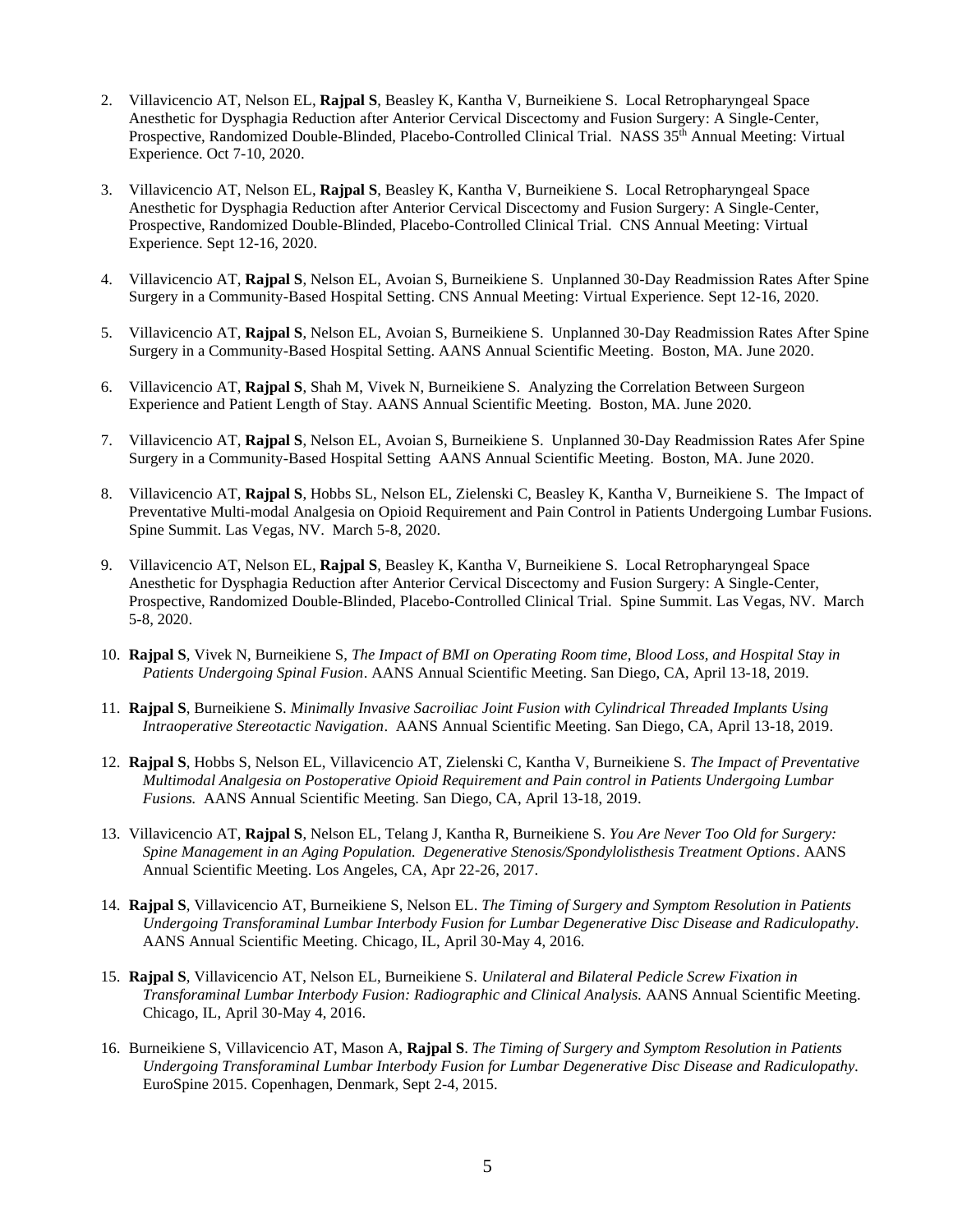- 17. Villavicencio AT, Nelson EL, Otalora F, Mason A, **Rajpal S**, Burneikiene, S. *Case Series of Anterior Intervertebral Graft Extrusions in Transforaminal Lumbar Interbody Fusion Surgeries.* AANS Annual Scientific Meeting. Washington, DC, May 2-6, 2015.
- 18. Villavicencio AT, Serxner BJ, Mason A, **Rajpal S**, Burneikiene S. *Unilateral vs. Bilateral Pedicle Screw Fixation in Transforaminal Lumbar Interbody Fusion: Radiographic and Clinical Analysis.* CNS Annual Meeting. Boston, MA, October 18-22, 2014.
- 19. Mason A, Paulsen R, Babuska J, **Rajpal S**, Nelson EL, Burneikiene S, Villavicencio AT. *The Accuracy of Pedicle Screw Placement Using Intraoperative Image Guidance: A Meta Analysis.* CNS Annual Meeting, San Francisco, CA, October 19-23, 2013.
- 20. Villavicencio AT, Serxner BJ, Mason A, Beasley KD, Nelson EL, **Rajpal S,** Faes N, Burneikiene S. *Comparative Study of Unilateral and Bilateral Pedicle Screw Fixation in Transforaminal Lumbar Interbody Fusion: Radiological and Clinical Analysis.* CNS Annual Meeting. San Francisco, CA, October 19-23, 2013.
- 21. Burneikiene S, Serxner BJ, Nelson EL, Mason A, **Rajpal S**, Villavicencio AT. *Radiological Outcomes in Patients Undergoing Transforaminal Lumbar Interbody Fusion (TLIF) with Interspinous Process Fixation Plate as an Adjunct to Unilateral Pedicle Screws***.** 2013 AANS Annual Scientific Meeting. New Orleans, LA, April 27-May 1, 2013.
- 22. Burneikiene S, Villavicencio AT, Nelson EL, Mason A, **Rajpal S,** Beasley K. *The Duration of Symptoms and Clinical Outcomes in Patients Undergoing Anterior Cervical Discectomy and Fusion (ACDF) for Degenerative Disc Disease and Radiculopathy*. AANS Annual Scientific Meeting. New Orleans, LA, April 27-May 1, 2013.
- 23. Villavicencio AT, Mason A, Serxner B, Nelson EL, **Rajpal S**, Beasley KD, Burneikiene S. *Predictive Value of the Duration of Symptoms in Patients Undergoing Anterior Cervical Discectomy and Fusion (ACDF) for Degenerative Disc Disease and Radiculopathy.* Annual Meeting of the AANS/ CNS Section on Disorders of the Spine and Peripheral Nerves. Phoenix, AZ, March 6-9, 2013.
- 24. Serxner B, Villavicencio AT, Mason A, Nelson EL, **Rajpal S**, Beasley KD, Burneikiene S. *Transforaminal Lumbar Interbody Fusion (TLIF) with Interspinous Process Fixation Plate as an Adjunct to Unilateral Pedicle Screws: Radiological Outcomes*. Annual Meeting of the AANS/ CNS Section on Disorders of the Spine and Peripheral Nerves. Phoenix, AZ, March 6-9, 2013.
- 25. Mason A, Beloy V, Villavicencio AT, Nelson EL, Beasley K, Burneikiene S, **Rajpal S**. *Central cord syndrome with delayed abducens and hypoglossal nerve palsies, a novel triad: Case report, review of proposed mechanisms and relevant literature.* Annual Meeting of the AANS/ CNS Section on Disorders of the Spine and Peripheral Nerves. Phoenix, AZ, March 6-9, 2013.
- 26. Burneikiene S, Serxner BJ, **Rajpal S**, Nelson EL, Mason A, Villavicencio AT. *Association of Duration of Symptoms and Clinical Outcomes in Patients Undergoing Cervical Spinal Fusion for Degenerative Disc Disease and Radiculopathy.* CNS Annual Meeting. Chicago, IL, Oct 6-10, 2012.
- 27. Serxner BJ, Burneikiene S, Nelson EL, Mason A**, Rajpal S**, Villavicencio AT. *Transforaminal Lumbar Interbody Fusion (TLIF) with Interspinous Process Fixation Plate as an Adjunct to Unilateral Pedicle Screws: Radiological Outcomes.* CNS Annual Meeting. Chicago, IL, Oct 6-10, 2012.
- 28. Villavicencio AT, Serxner BJ, Burneikiene S, Nelson EL, Mason A**, Rajpal S**. *Clinical Outcomes in Patients Undergoing Transforaminal Lumbar Interbody Fusion (TLIF) with Interspinous Process Plate Fixation as an Adjunct to Pedicle Screws.* Spine Across the Sea. Kauai, HI , July 29-Aug 2, 2012.
- 29. Serxner BJ, Burneikiene S, Nelson EL, Mason A, **Rajpal S,** Villavicencio AT. *Preliminary Clinical Outcomes in Patients Undergoing Transforaminal Lumbar Interbody Fusion with Interspinous Process Plate Fixation as an Adjunct to Pedicle Screws*. AANS Annual Meeting. Miami, FL, April 14 -18, 2012.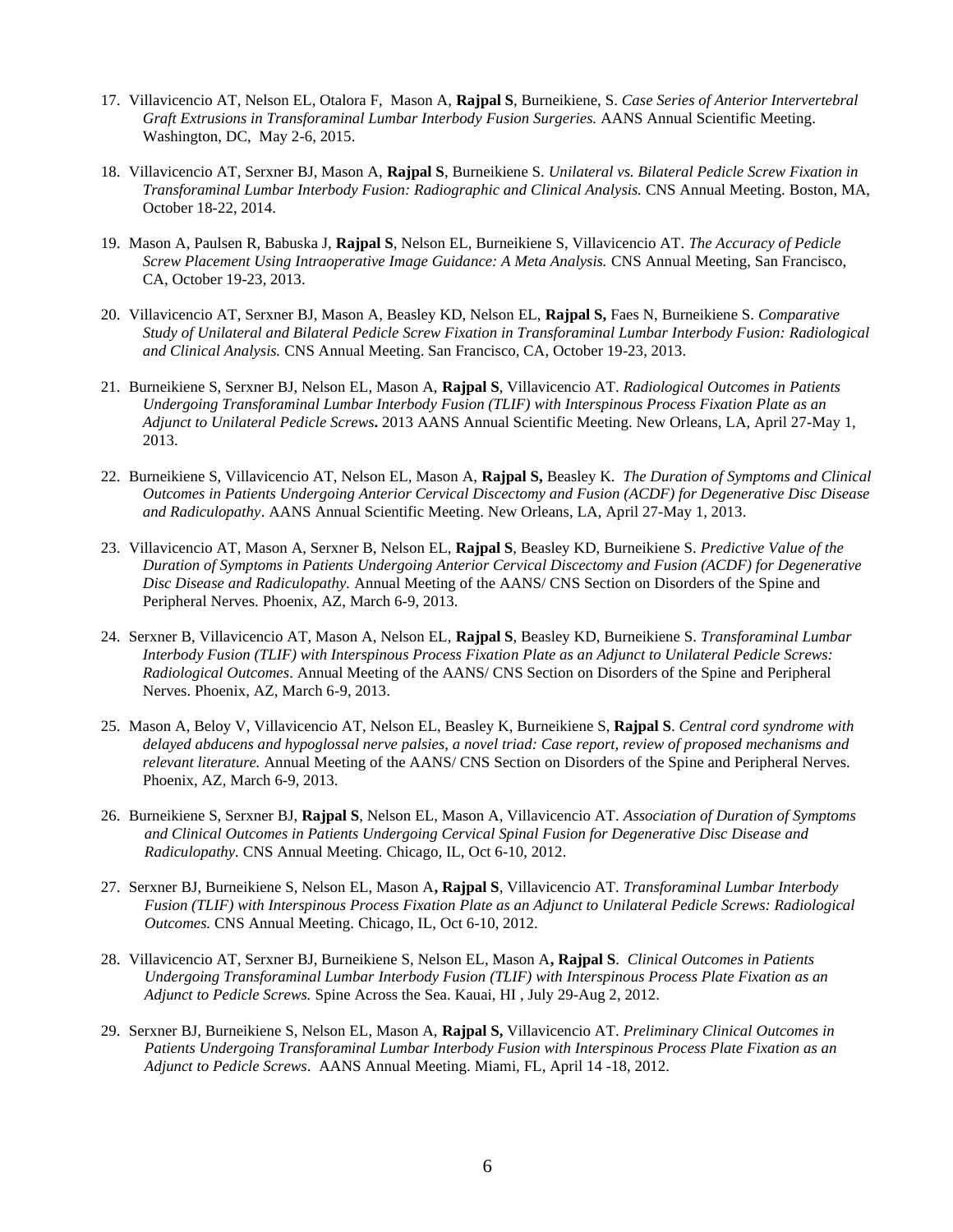- 30. Babuska J, Villavicencio AT, Mason A, Nelson EL, **Rajpal S**, Burneikiene S. *Accuracy Comparison for Intraoperative Biplanar and Volumetric Image Guidance: A Systematic review.* CNS Annual Meeting. Washington, DC, October 1–6, 2011.
- 31. Villavicencio AT, Nelson EL, Mason A, Babuska J, Carr FA, **Rajpal S**, Burneikiene S. *CO<sup>2</sup> Laser-Assisted Lumbar Fusions: Safety, Clinical Outcomes and Technical Considerations*. AANS Annual Meeting. Denver, CO, April 9-13, 2011.
- 32. Villavicencio AT, Nelson EL, Mason A, **Rajpal S**, Carr FA, Burneikiene S. *The Safety of Transforaminal Interbody Fusion for Deformity Correction in Degenerative Scoliosis with Spinal Stenosis*. AANS Annual Meeting. Denver, CO, April 9-13, 2011.
- 33. Villavicencio AT, Mason A, Nelson EL, **Rajpal S**, Carr F, Weeks B, Burneikiene S. *A Systematic Review of Accuracy and Comparison of Intraoperative Biplanar and Volumetric Image Guidance Systems*. Annual Meeting of the AANS/CNS Section on Disorders of the Spine and Peripheral Nerves. Phoenix, AZ, March 9–12, 2011.
- 34. Villavicencio AT, Nelson EL, Mason A, Babuska J, Carr F, **Rajpal S**, Burneikiene S. *CO2 Laser-Assisted Lumbar Fusions: Safety, Clinical Outcomes and Technical Considerations.* Annual Meeting of the AANS/CNS Section on Disorders of the Spine and Peripheral Nerves. Phoenix, AZ, March 9–12, 2011.
- 35. **Rajpal S**, Hwang R, Mroz T, Steinmetz M*. Comparing Vertebral Body Reconstruction Implants for the Treatment of Thoracic and Lumbar Metastatic Spinal Tumors.* Annual Meeting of the AANS/CNS Section on Disorders of the Spine and Peripheral Nerves. Phoenix, AZ, March 9-12, 2011
- 36. **Rajpal S**, Hwang R, Mroz T, Steinmetz M*. A Comparison of Vertebral Body Reconstruction Implants for the Treatment of Thoracic and Lumbar Spinal Tumors: A Consecutive Case Series of 30 Patients.* AO Spine Fellows Course. Banff, Canada, April 8-11, 2010.
- 37. **Rajpal S**, Gordon DB, Pellino TA, Strayer AL, Brost D, Trost GR, Zdeblick TA, Resnick DK. *Forget IV PCA; Perioperative multimodal oral analgesia for spine surgery.* Annual Scientific Meeting of the American Pain Society. Tampa, FL, May 8-10, 2008.
- 38. **Rajpal S,** Steinmetz MP, Cook TD, Resnick DK. *Predictors of pseudoarthrosis following single level ACDF.* Annual Meeting of the AANS/CNS Section on Disorders of the Spine and Peripheral Nerves. Phoenix, AZ, March 7-10, 2007.
- 39. Miranpuri GS, **Rajpal S**, Gerovac TA, Turner NA, Tilghman JI, Allcock BK, McChesney SL, Park SW, Resnick DK. *Anti-hyperalgesic effects of vanilloid-1 and bradykinin-1 receptor antagonists following spinal cord injury in rats.* Society for Neuroscience Annual Meeting. Atlanta, GA. October 14-18, 2006.
- 40. **Rajpal S**, Chanbusarakum K, Deshmukh PR. *High Cervical Myelopathy Due to Arachnoiditis and Cord Tethering from Adjacent C2 Osteomyelitis: A Case Report*. American Association of Neurological Surgeons Annual Meeting. San Francisco, CA. April 23-27, 2006.
- 41. Moftakhar R, Niemann DB, Hussain S, **Rajpal S**, Cook T, Geraghty M, Aagaard-Kienitz, B, Turski PA, Newman GC, Turk AS. *Influence of intracranial and extracranial stent revascularization on cerebral perfusion and cognition*. American Association of Neurological Surgeons Annual Meeting. New Orleans, LA. April 2005.
- 42. **Rajpal S**, Tubbs RS, George TM, Oakes JW, Hadley MN, Iskandar BJ. *Outcomes of tethered cord release in 61 adults with spina bifida occulta*. American Association of Neurological Surgeons Annual Meeting. New Orleans, LA. April 2005.
- 43. Musunuru S, Chen H, **Rajpal S**, Stephany N, McDermott JC, Holen K, Rikkers LF, Weber SM. *Metastatic neuroendocrine hepatic tumors: resection improves survival*. Society of Surgical Oncology 58th Annual Cancer Symposium. Atlanta, GA. March 2005.
- 44. **Rajpal S**, Turk AS, Aagaard-Kienitz B, Niemann DB. *Transverse sinus stenting as treatment for benign intracranial hypertension in a young male*. American Society of Neuroradiology 42nd Annual Meeting. Seattle, WA. June 2004.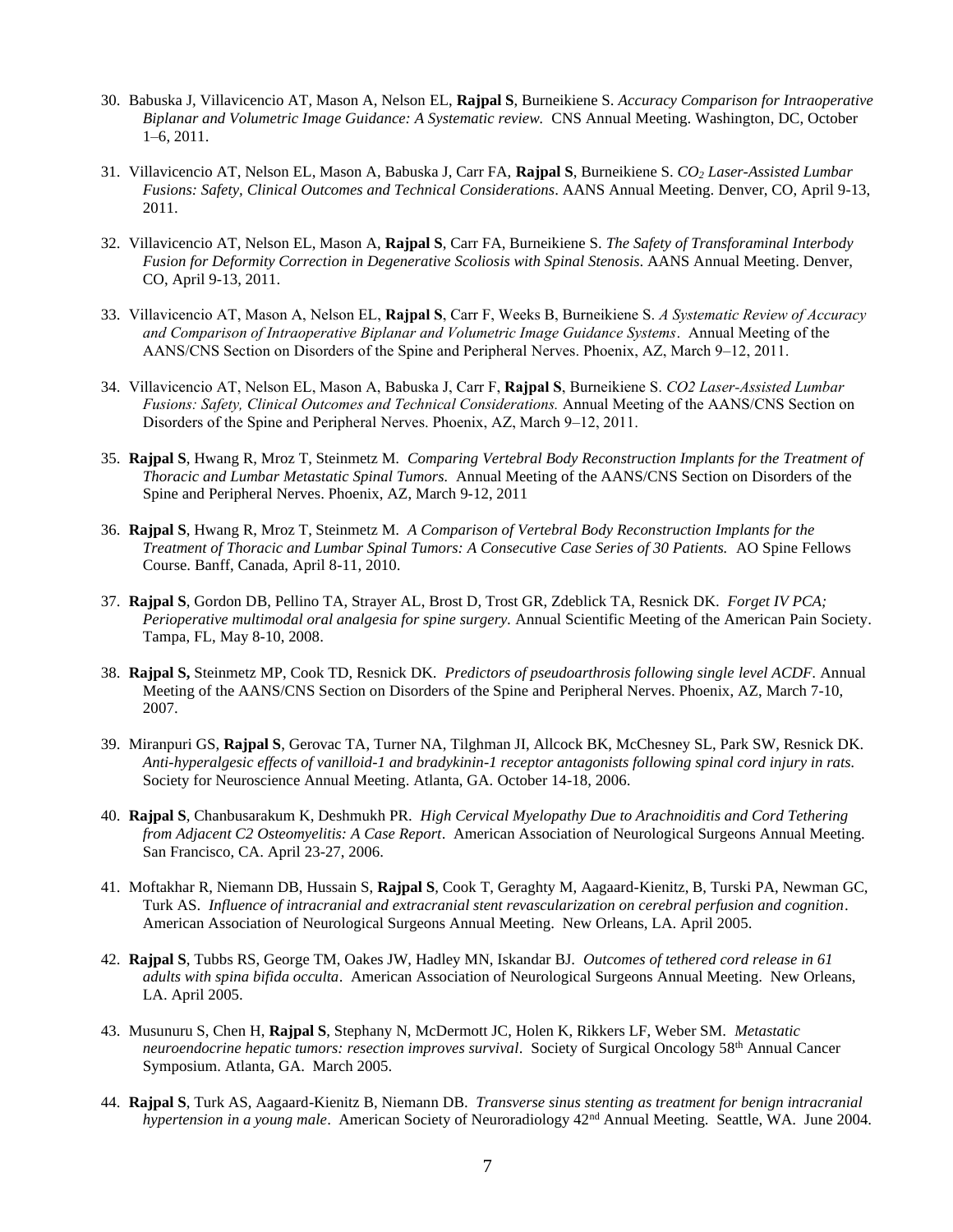45. Obeid NI, **Rajpal S**, Visovatti S, Strieb, Horst HM. *Utilization of blood transfusions in SICU patients*. Society of Critical Care Medicine 29<sup>th</sup> Educational and Scientific Symposium. July 2000.

#### **ORAL PRESENTATIONS**

- 1. **Rajpal S**. *Options for Relieving Spinal Disc Pain*. Invited Community Lecture. Boulder, CO. March 18, 2020.
- 2. **Rajpal S**. *Life After Residency: Navigating to a Job and Being Successful in Private Practice.* Invited Alumni Visiting Professor Lectureship, University of Wisconsin Madison Department of Neurological Surgery Graduation. Madison, Wisconsin. June 21-22, 2019.
- 3. **Rajpal S**. *You are Never Too Old for Surgery: Spine Management in an Aging Population*. Annual meeting of the American Association of Neurological Surgeons. San Diego, California, April 13-17, 2019.
- 4. **Rajpal S.** *The Benefits of Navigation*. Spine Technology Summit. San Francisco, California, Feb 28, 2019.
- 5. **Rajpal S.** *Posterior Cervical Techniques with Navigation*. Spine Tech Summit. San Francisco, California, March 1, 2019.
- 6. **Rajpal S**. *MAST MIDLF Procedure & Spinal Navigation*. Residents and Fellows Premier Event. New Orleans, LA, Jan 19, 2019.
- 7. **Rajpal S**. *Surgical Synergy: Navigated Spine Surgery 101*. Residents and Fellows Premier Event. New Orleans, LA, Jan 18, 2019.
- 8. **Rajpal S**. *Expandable Cages*. Residents and Fellows Premier Event. New Orleans, LA, Jan 18, 2019.
- 9. Burneikiene S, Villavicencio AT, Nelson EL, Kantha R, Beasley K, **Rajpal S**. Medical Complications and Mortality in Octogenarians Undergoing Elective Spinal Fusion Surgeries. Eurospine 2018, Barcelona, Spain, September 19 – 21, 2018.
- 10. **Rajpal S**. *Sagittal Alignment and Adult Deformity*. Decisions in Spine: Transitioning into Practice Residents and Fellows Course. Dallas, TX, Nov 3-4, 2017.
- 11. **Rajpal S**. *OLIF25TM Procedure*. Decisions in Spine: Transitioning into Practice Residents and Fellows Course. Dallas, TX, Nov 3-4, 2017.
- 12. **Rajpal S**. *The Impact of Preventative Multimodal Analgesia on Postoperative Opioid Requirements and Pain Control in Patients Undergoing Lumbar Fusions*. 15th Annual Symposium Current Techniques in the Treatment of Cranial and Spinal Disorders. Broomfield, CO, November 3, 2018.
- 13. Villavicencio AT, Nelson EL, **Rajpal S**, Burneikiene *S. Prediction Based on Preoperative Opioid Use of Clinical Outcomes after Transforaminal Lumbar Interbody Fusion*. NASS Annual Meeting, Orlando, FL, October 25 – 28, 2017.
- 14. **Rajpal S**. *The Argument for Total Disc Replacement.* 14th Annual Symposium Current Techniques in the Treatment of Cranial and Spinal Disorders. Broomfield, CO, October 21, 2017.
- 15. Villavicencio AT, Nelson EL, Kantha V, **Rajpal S**, Tomberlin C, Burneikiene S. *Prediction Based on Preoperative Opioid Use of Clinical Outcomes after Transforaminal Lumbar Interbody Fusion*. Annual Meeting of the Neurosurgical Society of America. Jacksonville, FL, Apr 2 – 5, 2017.
- 16. Villavicencio AT, Nelson EL, Kantha V, **Rajpal S**, Tomberlin C, Burneikiene S. *Prediction of Clinical Outcomes after Transforaminal Lumbar Interbody Fusions Based on Preoperative Opioid Use*. AANS Annual Scientific Meeting. Los Angeles, CA, Apr 22 – Apr 26, 2017.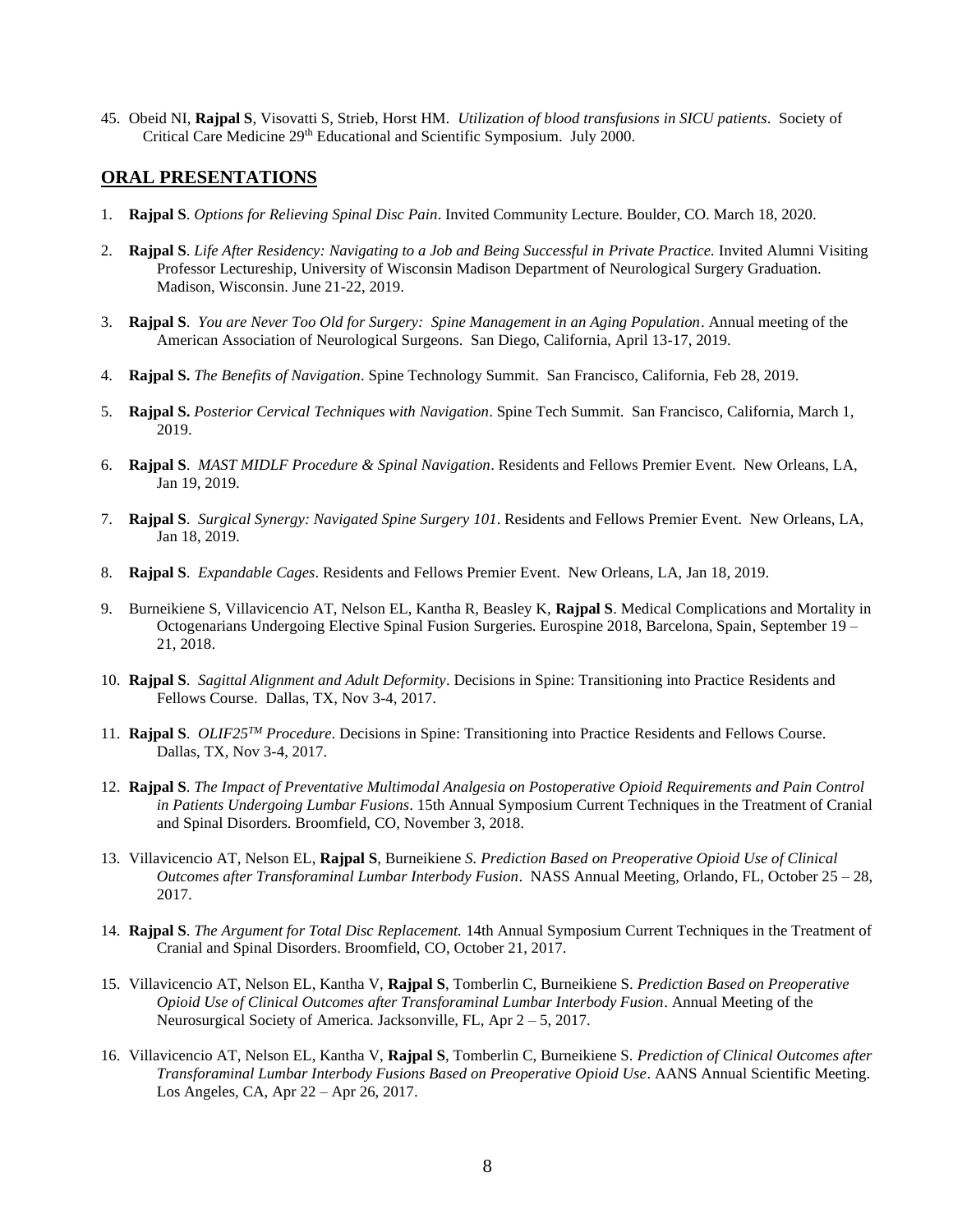- 17. **Rajpal S**. *Neuromodulators and Pre-emptive Analgesia*. Annual Meeting of the Section on Disorders of the Spine and Peripheral Nerves. Las Vegas, NV, Mar 8-11, 2017.
- 18. **Rajpal S**, Villavicencio AT, Burneikiene S, Nelson EL. *Timing of Surgery and Symptom Resolution in Patients Undergoing Transforaminal Lumbar Interbody Fusion for Lumbar Degenerative Disc Disease and Radiculopathy*. Annual Meeting of the Section on Disorders of the Spine and Peripheral Nerves. Las Vegas, NV, Mar 8-11, 2017.
- 19. Villavicencio AT, Nelson EL, Kantha V, **Rajpal S**, Burneikiene S. *Prediction of Clinical Outcomes after Transforaminal Lumbar Interbody Fusions Based on Preoperative Opioid Use.* Annual Meeting of the Section on Disorders of the Spine and Peripheral Nerves. Las Vegas, NV, Mar 8-11, 2017.
- 20. Villavicencio AT, Nelson EL, **Rajpal S**, Burneikiene S. *Association of Timing of Surgery and Clinical Outcomes in Patients Undergoing Transforaminal Lumbar Interbody Fusion*. NASS Annual Meeting, Boston, MA, Oct 26-29, 2016.
- 21. **Rajpal S***. Spine Surgery in the Elderly*. 13th Annual Symposium Current Techniques in the Treatment of Cranial and Spinal Disorders. Broomfield, CO, October 8, 2016.
- 22. **Rajpal S.** *Decompression and Stabilization Techniques in the Posterior Cervical Spine.* Decisions in Spine: Transitioning into Practice Residents and Fellow Course. Denver, CO, May 20, 2016.
- 23. **Rajpal S**. *The Argument for Non-Surgical Management of C2 Fractures in the Elderly*. 12th Annual Symposium Current Techniques in the Treatment of Cranial and Spinal Disorders. Broomfield, CO, Oct 10, 2015.
- 24. Burneikiene S, Villavicencio AT, Nelson EL, **Rajpal S**. *The Duration of Symptoms and Clinical Outcomes in Patients Undergoing Anterior Cervical Discectomy and Fusion for Degenerative Disc Disease and Radiculopathy.* 13th Annual Baltic Neurosurgery Association Meeting, Vilnius, Lithuania, Sept 11-12, 2015.
- 25. Burneikiene S, Villavicencio AT, Nelson EL, Mason A, **Rajpal S**. *The Duration of Symptoms and Clinical Outcomes in Patients Undergoing Anterior Cervical Discectomy and Fusion for Degenerative Disc Disease and Radiculopathy.* EuroSpine 2015, Copenhagen, Denmark, September 2-4, 2015.
- 26. Villavicencio AT, Nelson EL, Mason A, **Rajpal S**, Burneikiene S. *The Timing of Surgery and Symptom Resolution in Patients Undergoing Transforaminal Lumbar Interbody Fusion for Lumbar Degenerative Disc Disease and Radiculopathy*. NASS and JSSR/Spine Across the Sea, Kohala Coast, HI, July 26-30, 2015.
- 27. **Rajpal S.** *The Argument for SI Joint Fusions.* Annual Symposium Current Techniques in the Treatment of Cranial and Spinal Disorders. Broomfield, CO, October 18, 2014.
- 28. **Rajpal S**. *Spinal & Neurogenic Shock.* Boulder Community Hospital. Boulder, CO, May 28, 2014.
- 29. **Rajpal S.** *Treatment of O-C dislocation, Jefferson fracture, and Hangman's fractures.* Special Advanced Course: Spinal Trauma in the Elderly. Annual Meeting of the AANS/CNS Section on Disorders of the Spine and Peripheral Nerves. Orlando, FL, March 5-8, 2014.
- 30. **Rajpal S.** *Expanding Indications for Tubular and Percutaneous Access of the Spine.* Special Advanced Course: Advanced MIS Techniques - Managing MIS Complications. Meeting of the AANS/CNS Section on Disorders of the Spine and Peripheral Nerves. Orlando, FL, March 5-8, 2014.
- 31. **Rajpal S.** *Cervical Translaminar Fixation, Cervical Lateral Mass Fixation, Anterior Cervical Discectomy and Fusion, and Corpectomy.* Special Advanced Course: Hands On Spine: Indications, Techniques and Complication Avoidance for the NP/PA Assistant. Annual Meeting of the AANS/CNS Section on Disorders of the Spine and Peripheral Nerves. Orlando, FL, March 5-8, 2014.
- 32. **Rajpal S.** *Lateral spinal approaches.* Special Advanced Course: Special Advanced Cadaver Course: Innovative Technologies in Spine and Peripheral Nerve Surgery. Annual Meeting of the AANS/CNS Section on Disorders of the Spine and Peripheral Nerves. Orlando, FL, March 5-8, 2014.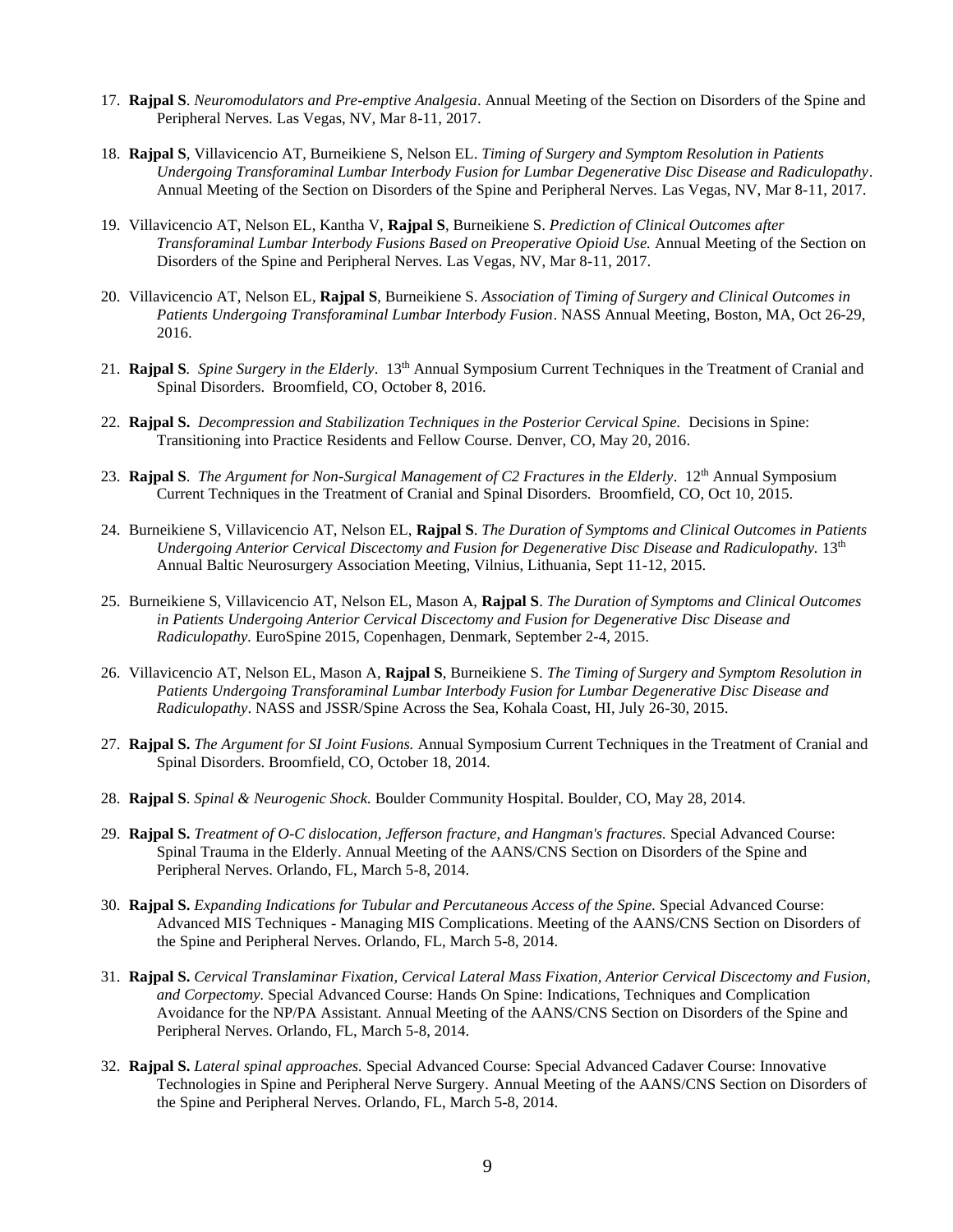- 33. **Rajpal S.** *Intracranial Hemorrhages & Traumatic Brain Injury: Basic Concepts*. 3rd Annual Nursing Education Meeting: Hot Topics in 2014. Broomfield, Colorado, Feb 15, 2014.
- 34. **Rajpal S.** *Spine Surgery: How Indications and Complication Avoidance Influence Decisions*. Annual Symposium Current Techniques in the Treatment of Cranial and Spinal Disorders. Broomfield, Colorado, Oct 26, 2013.
- 35. **Rajpal S.** *Treatment of O-C Dislocation, Jefferson Fracture, and Hangman's Fracture.* Annual Meeting of the AANS/ CNS Section on Disorders of the Spine and Peripheral Nerves. Phoenix, AZ, March 6-9, 2013.
- 36. Villavicencio AT, Serxner BJ, Nelson EL, Mason A, **Rajpal S,** Burneikiene S. *The Duration of Symptoms and Clinical Outcomes in Patients Undergoing Anterior Cervical Discectomy and Fusion (ACDF) for Degenerative Disc Disease and Radiculopathy.* Annual NASS Meeting, Dallas, TX, October 24-27, 2012.
- 37. **Rajpal S**. *Management of Spine Infections*. 9th Annual Symposium Current Techniques in the Treatment of Cranial and Spinal Disorders. Broomfield, CO, October 20, 2012.
- 38. Villavicencio AT, Serxner BJ, Babuska J, Nelson EL, Mason A, **Rajpal S**, Busch E, Ashton A, Burneikiene S. *The Duration of Symptoms and Clinical Outcomes in Patients Undergoing Anterior Cervical Discectomy and Fusion (ACDF) for Degenerative Disc Disease and Radiculopathy.* Spine Across the Sea , Kauai, Hawaii, July 29 – August 2, 2012.
- 39. Burneikiene S, Carr F, Nelson EL, **Rajpal S**, Villavicencio AT. *Higher Patient Expectations Before Surgery May Be Related to Improved Clinical Outcomes.* NASS Annual Meeting, Chicago, IL, November 1-5, 2011.
- 40. **Rajpal S.** *Preventing Spine Site Infections*. 8th Annual Symposium Current Techniques in the Treatment of Cranial and Spinal Disorders. Broomfield, CO, October 29, 2011.
- 41. Villavicencio AT, Carr FA, Hernandez TD, Healy KM, Nelson EL, Mason A, **Rajpal S**, Burneikiene S. *Effects of Preoperative SF-36 Mental Component Scores and Patient Pain Expectations on Clinical Outcomes Following Anterior Cervical Discectomy and Fusion.* AANS Annual Meeting, Denver, CO, April 9-13, 2011.
- 42. Villavicencio AT, Nelson EL, Mason A, **Rajpal S**, Carr F, Burneikiene S. *The Safety and Efficacy of Transforaminal Lumbar Interbody Fusion for Deformity Correction in Degenerative Scoliosis with Spinal Stenosis.* Annual Meeting of the AANS/CNS Section on Disorders of the Spine and Peripheral Nerves, Phoenix, AZ, March 9-12, 2011.
- 43. Ahmed M, **Rajpal S**, Sweeney C, Gerovac TA, Allcock B, McChesney S, Patel A, Tilghman J, Miranpuri GS, Resnick DK. *Cannabinoid subtype-2 receptors modulate the antihyperalgesic effect of WIN 55,212-2 in rats with neuropathic SCI pain.* Annual NASS Meeting. Orlando, FL. October 5-9, 2010.
- 44. **Rajpal S.** *Pain Following Spine Surgery: A multimodality Approach.* 7 th Annual Symposium Current Techniques in the Treatment of Cranial and Spinal Disorders. Broomfield, Colorado, Sept 11, 2010.
- 45. **Rajpal S**, Sweeney C, Gerovac TA, Allcock B, McChesney S, Patel A, Tilghman J, Miranpuri G, Resnick D. *The role of cannabinoids in chronic neuropathic pain development following contusive spinal cord injury.* Annual Meeting of the AANS/CNS Section on Disorders of the Spine and Peripheral Nerves. Phoenix, AZ. March 11-14, 2009.
- 46. **Rajpal S**, Baggott C, Cain JH, Cramer S, Tilghman J, Allcock B, Miranpuri GS, Sun D, Resnick DK. *The effect of bumetanide adminstration on thermal hyperalgesia following contusive spinal cord injury in rats*. Annual Meeting of the AANS/CNS Section on Disorders of the Spine and Peripheral Nerves. Orlando, FL, Feb 27-March 1, 2008.
- 47. **Rajpal S**, Gordon D, Pellino T, Strayer A, Trost GR, Zdeblick TA, Resnick DK. *Forget IV PCA; Perioperative multimodal oral analgesia for spine surgery.* Annual Meeting of the AANS/CNS Section on Disorders of the Spine and Peripheral Nerves. Orlando, FL, Feb 27-March 1, 2008.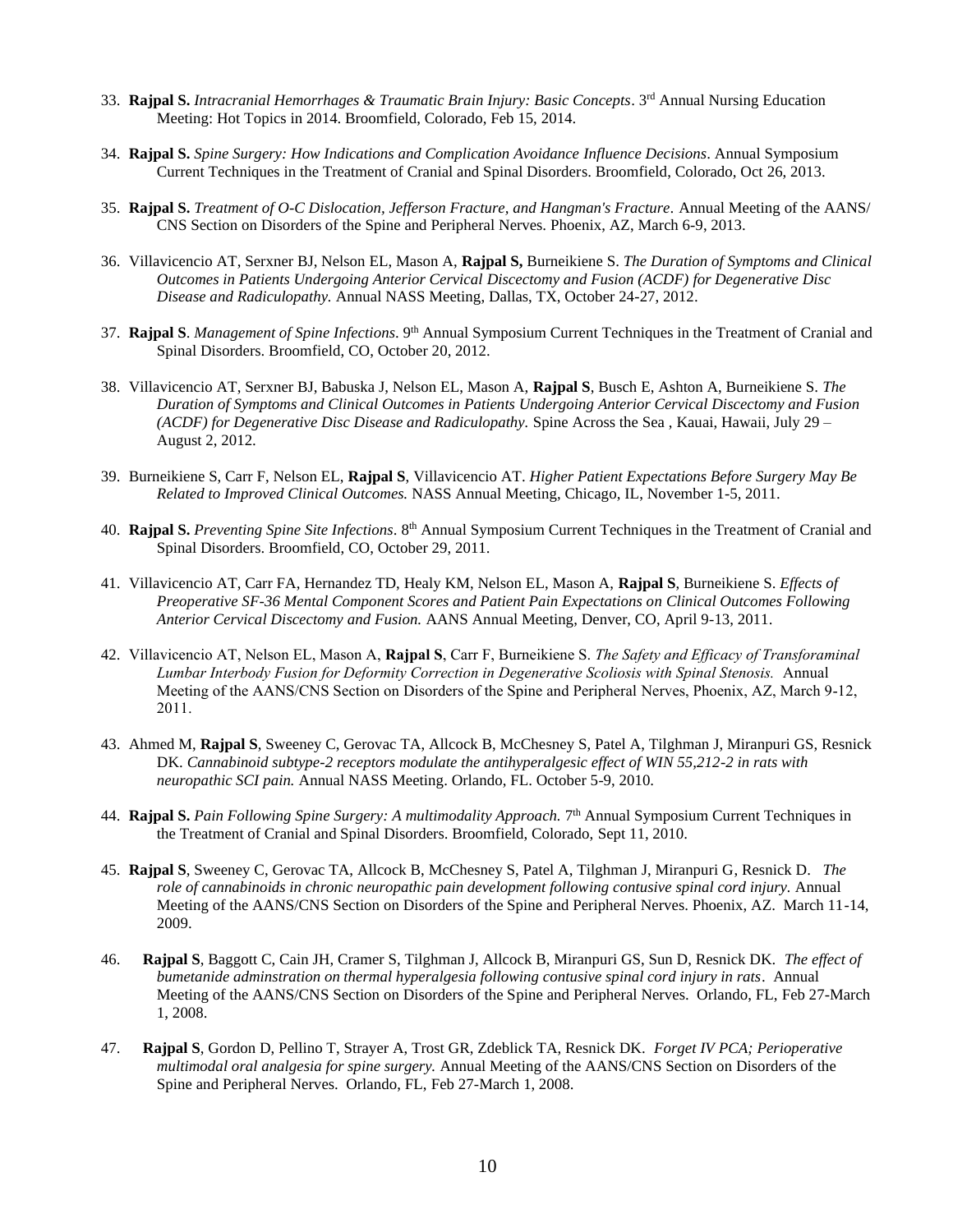- 48. **Rajpal S**, Cain JH, Allcock B, Tilghman J, Baggott C, Miranpuri GS, Resnick DK. *Intrathecal COX-2 inhibitor therapy on chronic neuropathic pain development in a rat model of contusive spinal cord injury*. Annual Meeting of the Rachidan Society. Kona, HI, Feb 3-7, 2008.
- 49. Trost GR, **Rajpal S**, Gordon D, Strayer A, Resnick DK. *Multimodal oral analgesia in the postoperative spinal surgery patient.* Annual Meeting of the Rachidan Society. Kona, HI. Feb 3-7, 2008.
- 50. **Rajpal S,** Miranpuri GS, Gerovac TA, Turner NA, Tilghman JI, Allcock BK, McChesney SL, Park SW, Resnick DK. *Anti-hyperalgesic effects of vanilloid-1 and bradykinin-1 receptor antagonists following spinal cord injury in rats.* Annual Meeting of the AANS/CNS Section on Disorders of the Spine and Peripheral Nerves. Phoenix, AZ, March 7-10, 2007.
- 51. Boisen ML, **Rajpal S,** Cheema AA, Seebruck CJ, Gerovac TA, Tilghman JI, Miranpuri GS, Resnick DK. *Celecoxib inhibits the development of chronic pain following spinal cord injury.* Annual Meeting of the AANS/CNS Section on Disorders of the Spine and Peripheral Nerves. Phoenix, AZ, March 7-10, 2007.
- 52. Cheema AA, Seebruck CJ, Boisen ML, **Rajpal S**, Horn KP, Gerovac TA, Tilghman JI, Miranpuri GS, Resnick DK, Steinmetz MP. *Effects of acute rolipram administration on functional recovery in rats following spinal cord injury.* 23<sup>rd</sup> Annual Meeting of the AANS/CNS Section on Disorders of the Spine and Peripheral Nerves. Phoenix, AZ, March 7-10, 2007
- 53. Steinmetz MP, Miranpuri GS, Seebruck CJ, **Rajpal S**, Gerovac TA, Horn KP, Resnick DK. *The effect of rolipram administration on thermal hyperalgesia following spinal cord injury in rats*. Annual Meeting of the AANS/CNS Section on Disorders of the Spine and Peripheral Nerves. Phoenix, AZ, March 7-10, 2007
- 54. Miranpuri GS, **Rajpal S**, Gerovac TA, Turner NA, Tilghman JI, Allcock BK, McChesney SL, Park SW, Resnick DK. *Anti-hyperalgesic effects of vanilloid-1 and bradykinin-1 receptor antagonists following spinal cord injury in rats.* Society for Neuroscience Annual Meeting. Atlanta, GA, Oct 14-18, 2006.
- 55. **Rajpal S**, Tubbs RS, Salamat MS, Oakes WJ, Iskandar BJ. *Tethering tracts in spina bifida occulta: a re-evaluation.* Annual Meeting of the AANS/CNS Section on Pediatric Neurological Surgery. Orlando, FL. Nov 2005.
- 56. **Rajpal S**. UW Physical Therapy Conference. University of Wisconsin Hospitals and Clinics. "Neurosurgery An Overview". Madison, WI, Aug 8, 2005.
- 57. **Rajpal S**. UW Pharmacy Conference. University of Wisconsin Hospitals and Clinics. "Neurosurgery An Overview". Madison, WI, Aug 8, 2005.
- 58. Moftakhar R, Niemann DB, Hussain S, **Rajpal S**, Cook T, Geraghty M, Aagaard-Kienitz, B, Turski PA, Newman GC, Turk AS. *Influence of intracranial and extracranial stent revascularization on cerebral perfusion and cognition*. Wisconsin Neurological Society 2004 Annual Conference. Milwaukee, WI, Oct 2004.
- 59. **Rajpal S,** Newman GP. *Traumatic and non-traumatic carotid and vertebral artery dissection*. Department of Neurology Grand Rounds, University of Wisconsin Hospitals and Clinics. Madison, WI, Sept 2005.
- 60. **Rajpal S**, Newman GP. *Blunt carotid & vertebral trauma*. Department of Surgery Trauma Conference. University of Wisconsin Hospitals and Clinics. Madison, WI, Aug 2005.
- 61. **Rajpal S**, Walter A. *Understanding the interaction between brain phosphatidylcholine and brain sphingomyelin using fluorescent probes*. 65th Annual Meeting of the Minnesota Academy of Science Winchell Undergraduate Research Symposium. April 1997.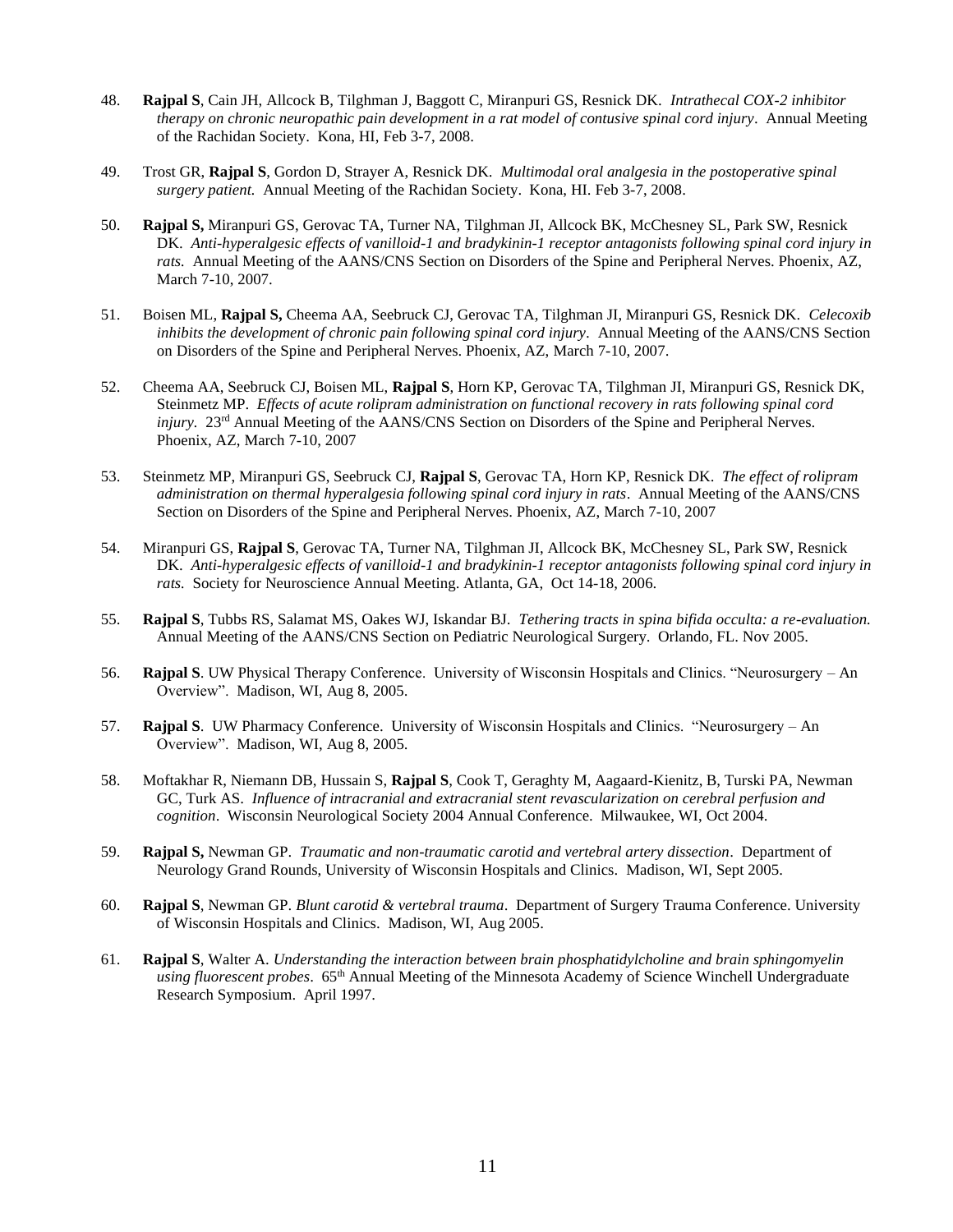### **PUBLICATIONS: JOURNAL ARTICLES**

- 1. **Rajpal S**, Fox T, Burneikiene S. *Selective Laminectomies and Intradural Ventriculostomy Catheter-based Evacuation of Multisegemental Subdural and Epidural Extramedullary Spinal Abscess: Case Report and Review of the Literature*. SN Comprehensive Clinical Medicine. 2021 April 29. https://doi.org/10.1007/s42399-021-00930-3.
- 2. Villavicencio AT, **Rajpal S,** Nelson EL, Beasley K, Kantha V, Burneikiene S. *Local Retropharyngeal Space Anesthetic for Dysphagia Reduction after Anterior Cervical Discectomy and Fusion Surgery: A Single-Center, Prospective, Randomized Double-Blinded, Placebo-Controlled Clinical Trial*. World Neurosurgery. 2021 Feb; 146: E1 377-E383.
- 3. **Rajpal S**, Shah M, Vivek N, Burneikiene S. *Analyzing the Correlation Between Surgeon Experience and Patient Length of Hospital Stay.* Cureus. 2020 Aug 28: e10099.
- 4. **Rajpal S**, Bauer A, Forsythe RC, Burneikiene S. *Diagnostic Challenges Between Chiari Malformation and Neurocysticercosis*. Atlas of Science. 2019 May 3.
- 5. **Rajpal S**, Hobbs S, Nelson EL, Villavicencio AT, Zielenski C, Beasley K, Kantha V, Mesenbrink J, Burneikiene S. *The Impact of Preventative Multimodal Analgesia on Postoperative Opioid Requirement and Pain Control in Patients Undergoing Lumbar Fusions.* Clin Spine Surg. 2020 April; 33:E135-E140.
- 6. Villavicencio AT, Nelson EL, **Rajpal S**, Vivek N, Burneikiene S. *The Impact of BMI on Perioperative Outcomes in Patients Undergoing Transforaminal Lumbar Fusion for Degenerative Disc Disease*. Clinical Neurology and Neurosurgery. Published online Feb 11, 2019.
- 7. **Rajpal S**, Burneikiene S. *Minimally Invasive Sacroiliac Joint Fusion with Cylindrical Threaded Implants Using Intraoperative Stereotactic Volumetric Navigation.* World Neurosurg. 2019 Feb; 122: e1588-e1591.
- 8. **Rajpal S**, Colson T, Bauer A, Forsythe RC, Burneikiene S. *Chiari Malformation and Hydrocephalus Masking Neurocysticercosis: A Case Report*. World Neurosurgery. 2018 Jun;114:68-71.
- 9. **Rajpal S**, Nelson EL, Villavicencio AT, Telang J, Kantha R, Beasley K, Burneikiene S. *Medical Complications and Mortality in Octogenarians Undergoing Elective Spinal Surgeries*. Acta Neurochir (Wien). 2018 Jan; 160 (1):171- 179.
- 10. Villavicencio AT, Nelson EL, Mason A, **Rajpal S**, Burneikiene S. *The Timing of Surgery and Symptom Resolution in Patients Undergoing Transforaminal Lumbar Interbody Fusion for Lumbar Degenerative Disc Disease and Radiculopathy*. Clin Spine Surg. 2017 Jul; 30(6): E765-769.
- 11. Villavicencio AT, Nelson EL**, Rajpal S**, Otalora F, Burneikiene S. *Case Series of Anterior Intervertebral Graft Extrusions in Transforaminal Lumbar Interbody Fusion Surgeries*. World Neurosurg: 2016 Jan; 85:130-5.
- 12. Villavicencio AT, Serxner BJ, Mason A, Nelson EL, **Rajpal S**, Faes N, Burneikiene S. *Unilateral and Pedicle Screw Fixation in Transforaminal Lumbar Interbody Fusion: Radiographic and Clinical Analysis.* World Neurosurg 2015 Apr: 8:553-559.
- 13. Burneikiene S, Nelson EL, Mason A, **Rajpal S**, Villavicencio AT. *The Duration of Symptoms and Clinical Outcomes in Patients Undergoing Anterior Cervical Discectomy and Fusion for Degenerative Disc Disease and Radiculopathy.* The Spine J (15):427-432, 2015.
- 14. Mason A, Paulsen R, Babuska J, **Rajpal S**, Burneikiene S, Nelson EL, Villavicencio AT. *The accuracy of Pedicle Screw Placement Using Intraoperative Image Guidance Systems: A Meta Analysis*. J Neurosurg Spine. 2014 Feb; 20(2):196-203.
- 15. Villavicencio AT, Nelson EL, Mason A, **Rajpal S**, Burneikiene S. *Outpatient Instrumented Lumbar Interbody Fusion.* J of Spinal Disorders & Techniques. 2013 Aug:26(6): 298-304.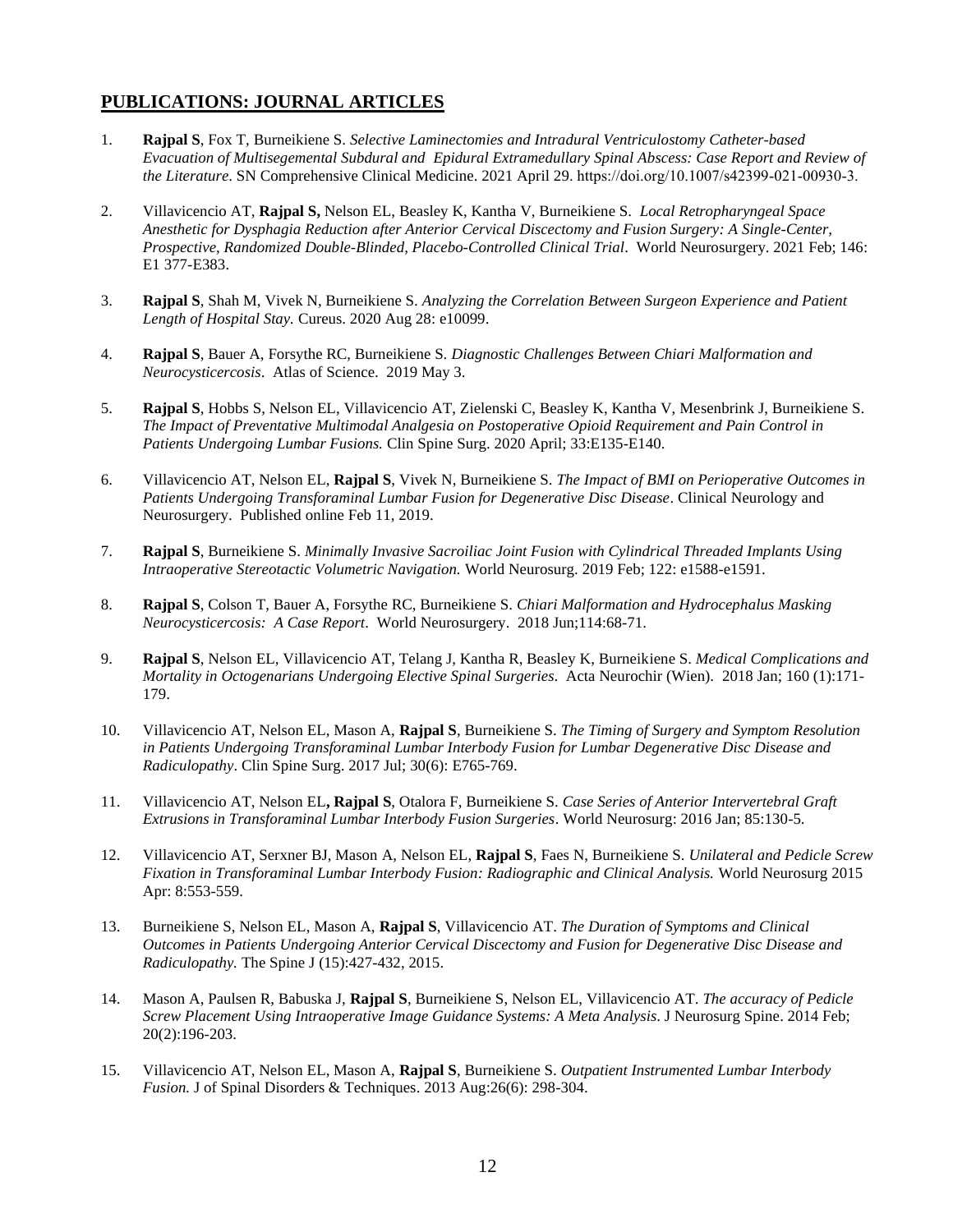- 16. Mason A, Ayres K, Burneikiene S, Villavicencio AT, Nelson E, **Rajpal S**. *A Novel Case of Resolved Post-Herpetic Neuralgia with Subsequent Development of Trigeminal Neuralgia: Case Report and Review of the Literature.* Case Rep Med. 2013:398513
- 17. **Rajpal S**, Hwang R, Mroz T, Steinmetz M. *Comparing Vertebral Body Reconstruction Implants for the Treatment of Thoracic and Lumbar Metastatic Spinal Tumors: A Consecutive Case Series of 37 Patients*. J of Spinal Disorders & Techniques. 2012 Apr; 25(2):85-91.
- 18. Burneikiene S, Nelson EL, Mason A, **Rajpal S**, Villavicencio AT. *Complications in Patients Undergoing Transforaminal Lumbar Interbody Fusion with Deformity Correction for Degenerative Scoliosis and Spinal Stenosis*  Surg Neurol Int. 2012 3(1):25.
- 19. Miranpuri AS, **Rajpal S**, Salamat SS, Kuo KS. *Upper cervical intramedullary spinal metastasis of ovarian carcinoma. Case report and review of the literature.* Journal of Medical Case Reports. 2011 5(1):311.
- 20. **Rajpal S,** Moftakhar R, Bauer AM, Turk AS, Niemann DB. *Superselective Wada Test for Ruptured Spontaneous Fusiform Middle Cerebral Artery Aneurysm: A Technical Case Report.* Journal of Neurointerventional Surgery. 2011 3(3):237-41.
- 21. Ahmed M, **Rajpal S**, Sweeney C, Gerovac TA, Allcock B, McChesney S, Patel A, Tilghman J, Miranpuri GS, Resnick DK. *Cannabinoid subtype-2 receptors modulate the antihyperalgesic effect of WIN 55,212-2 in rats with neuropathic SCI pain.* The Spine Journal. 2010 10(12):1049-54*.*
- 22. **Rajpal S**, Gordon DB, Pellino TA, Strayer AL, Brost D, Trost GR, Zdeblick TA, Resnick DK. *Comparison of perioperative multimodal analgesia versus IV PCA for spine surgery.* Journal of Spinal Disorders and Techniques*.* Journal of Spinal Disorder and Techniques. 2010 23(2):139-45.
- 23. Resnick DK, **Rajpal S**, Steinmetz MK, Cook T. *Common pitfalls in interpretation of medical evidence: a case demonstration of misleading interpretation in the analysis of cervical spine fusions.* The Spine Journal. 2009 9(1):905-9.
- 24. Steinmetz MP, **Rajpal S**, Trost GT. *Segmental spinal instrumentation in the management of scoliosis*. Neurosurgery. 2008 63(3 suppl):131-8.
- 25. **Rajpal S,** Resnick DK. *Rod cantilever techniques*. Neurosurgery 2008 63(3 suppl):157-62.
- 26. Cramer SW, Baggott C, Cain J, Tilghman J, Allcock B, Miranpuri GS, **Rajpal S**, Sun D, Resnick D. *The role of cation-dependent chloride transporters in neuropathic pain following spinal cord injury.* Molecular Pain. 2008 4:36.
- *27.* **Rajpal S**, Steinmetz MP, Cheema AA, Seebruck CJ, Gerovac TA, Miranpuri GS, Resnick DK. Effect of delayed rolipram on thermal hyperalgesia following spinal cord injury. Annals of Neurosciences. 2008 15:27-30.
- 28. Cain JH, Baggott C, Tilghman JI, **Rajpal S**, Miranpuri GS, Resnick DK. *Recent developments in the study of spinal cord injury and neuropathic pain*. Annals of Neurosciences. 2007 14:96-107.
- 29. **Rajpal S**, Salamat SS, Tubbs RS, Kelly DR, Oakes WJ, Iskandar BJ. *Tethering tracts in spina bifida occulta: revisiting an established nomenclature.* Journal of Neurosurgery (Spine) 2007 7:1-8.
- 30. **Rajpal S**, Resnick DK, Baskaya MK. *The role of journal club in neurosurgical training.* Neurosurgery. 2007 61:397-401.
- 31. **Rajpal S**, Gerovac TA, Turner NA, Tilghman JI, Allcock B, McChesney S, Miranpuri GS, Park SW, Resnick DK. *Anti-hyperalgesic effects of vanilloid-1 and bradykinin-1 receptor antagonists following spinal cord injury in rats.* Journal of Neurosurgery (Spine). 2007 6:420-424.
- 32. **Rajpal S**, Tubbs RS, George TM, Oakes JW, Fuchs H, Hadley MN, Iskandar BJ. *Tethered Cord from Spina Bifida Occulta Presenting in Adulthood: A Tri-Center Review of 61 Patients.* Journal of Neurosurgery (Spine). 2007 6:210- 215.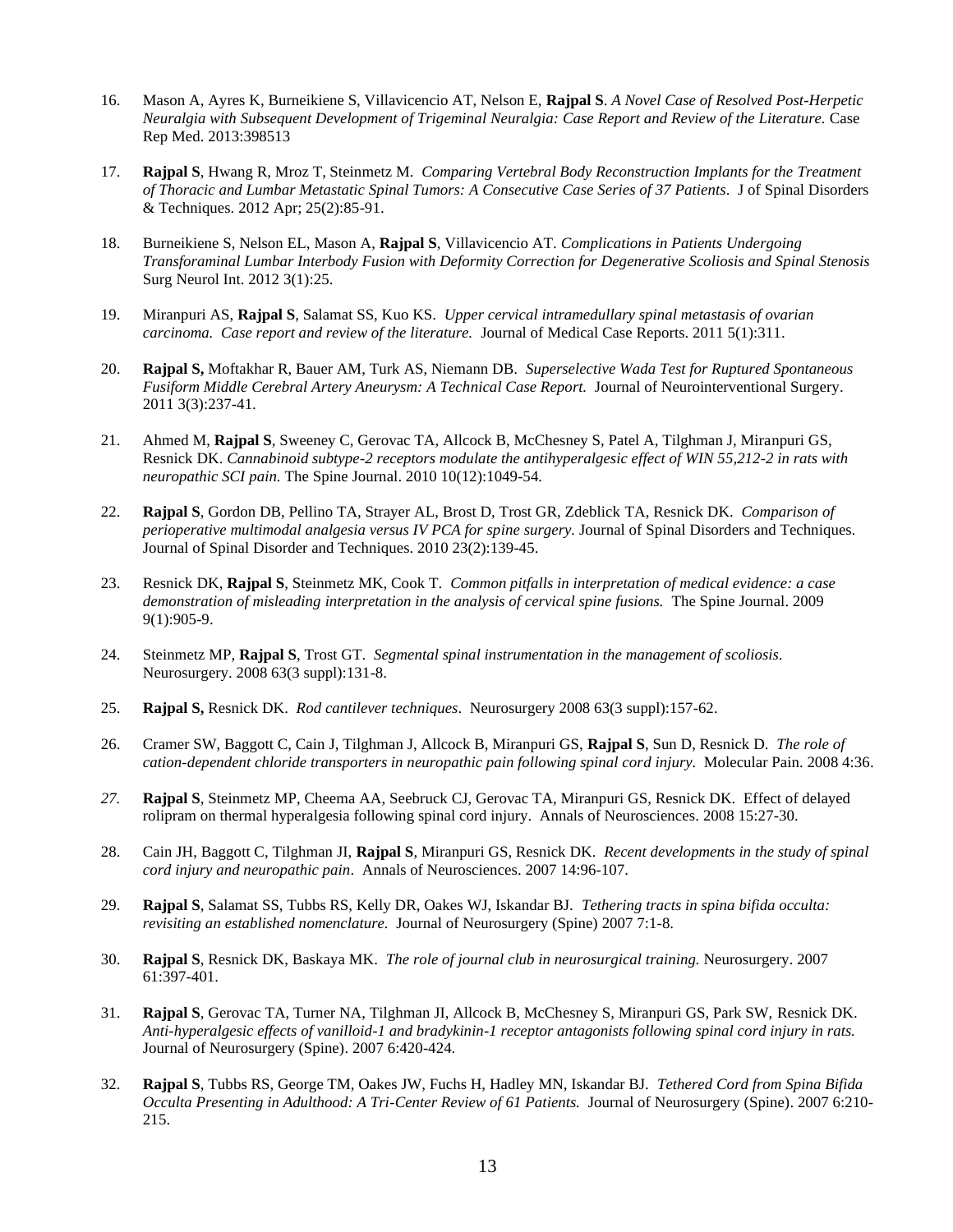- 33. **Rajpal S**, Chanbusarakum K, Deshmukh PR. *High Cervical Myelopathy Due to Arachnoiditis and Cord Tethering from Adjacent C2 Osteomyelitis: A Case Report.* Journal of Neurosurgery (Spine). 2007 6:64-67.
- 34. Musunuru S, Chen H, **Rajpal S**, Stephani N, McDermott J, Holen K, Rikkers LF, Weber SM. *Metastatic Neuroendocrine Hepatic Tumors: Resection Improves Survival*. Archives of Surgery. 2006 141:1000-1004.
- 35. Moftakhar R, Turk AS, Niemann DB, Hussain S, **Rajpal S**, Cook T, Geraghty M, Aagaard-Kienitz, B, Turski PA, Newman GC*. Effects of carotid and vertebral stent placement on cerebral perfusion and cognition*. AJNR. 2005 26:1772-1780.
- 36. **Rajpal S**, Niemann DB, Turk AS. *Transverse sinus stenting as treatment for benign intracranial hypertension in a young male. Case report and review of the literature*. Journal of Neurosurgery (Pediatrics). 2005 3:102:342-346.
- 37. **Rajpal S**, Niemann DB, Aagaard-Kienitz B, Turk AS. *Intracranial endovascular stent placement for symptomatic metastatic non-Hodgkin lymphoma. Case report*. Journal of Neurosurgery. 2005 102:922-926.
- 38. Nichol PF, Corliss RF, **Rajpal S**, Helin M, Lund DP. *Perforation of the appendix from intestinal mucormycosis in a neonate.* Journal of Pediatric Surgery. 2004 39:1133-1135.
- 39. Schalch DS, Kalayoglu M, Pirsch JD, Yang H, Raslich M, **Rajpal S***. Serum insulin-like growth factors and their binding proteins in patients with hepatic failure and after liver transplantation*. Metabolism. 1998 47:200-206.

### **PUBLICATIONS: BOOK CHAPTERS**

- 1. Nelson EL, **S Rajpal**, Villavicencio AT, Bauer A, Burneikiene S. "Neurosurgery*"* in *Cannabis in Medicine: An Evidence-Based Approach*. Finn K. (ed). Springer Nature. Switzerland AG. 2020.
- 2. **S Rajpal**, S Burneikiene. "Lumbar spondylolisthesis" in *Spine Surgery in an Aging Population*. Brooks and Strayer (eds). Thieme Medical Publishers, Inc. New York, NY. 2019.
- 3. **S Rajpal**, Erika Freiberg, Sara Kadlec. "Hazards in the Neurosurgical Operating Room," in the *Handbook of Neurosurgery, Neurology, and Spinal Medicine for Nurses and Advanced Practice Health Professionals*. Routledge. Philadelphia, PA. 2017.
- 4. **S Raipal**, MP Steinmetz. "Intraoperative Assessment of Neurological Evaluation" in The Cervical Spine, 5<sup>th</sup> ed. Benzel EC. (ed). Wulters Kluwer: Philadelphia, PA. 2012*.*
- 5. **S Rajpal**, Orr D, MP Steinmetz. "Sacral Tumors: Regional Challenges" in Spine Surgery: Techniques, Complication Avoidance, and Management, 3rd ed. Benzel EC. (ed). Elsevier: Philadelphia, PA. 2012.
- 6. **S Rajpal**, DK Resnick. "Medical Management of Acute Spinal Cord Injury. No administration of Steroids" in Spine Surgery: Techniques, Complication Avoidance, and Management, 3rd ed. Benzel EC. (ed). Elsevier. Philadelphia, PA. 2012.
- 7. **S Rajpal**, Iskandar BJ. "Lipomyelomeningocele" in Youmans Neurological Surgery, 6 th ed. Winn (ed) (*in print*).
- 8. BG Rocque, **S Rajpal**, DK Resnick. "Post-laminectomy Kyphosis in the Thoracic and Lumbar Spine" in The Textbook of Spinal Surgery,  $3^{rd}$  ed, Bridwell (editor). Lippincott, Williams Wilkins: 2011
- 9. **S Rajpal,** DK Resnick. "Anterior Retroperitoneal Flank Approach" in Fundamentals of Operative Techniques in Neurosurgery, 2nd ed. Connolly, McKhann, Huang, Choudhri, Mocco (eds). Thieme Medical Publishers, Inc. New York, NY. 2010.
- 10. **S Rajpal**, SB Lapsiwala, BJ Iskandar. "Tethered Cord Syndrome in Adults with Spina Bifida Occulta" in Tethered Cord Syndrome, 2nd ed. Yamada (ed). Thieme Medical Publishers, Inc. New York, NY. 2010.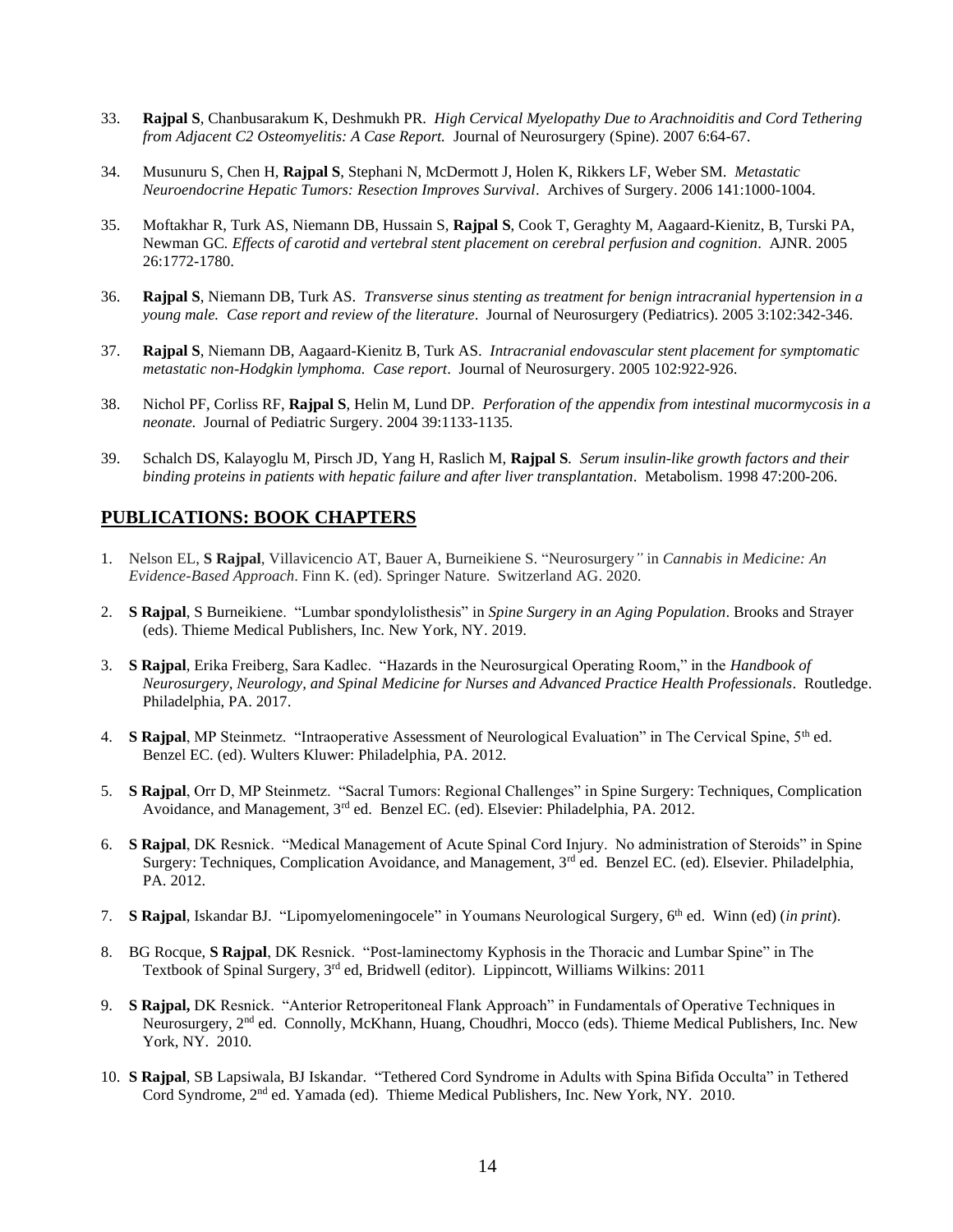- 11. **S Rajpal,** GR Trost. "Cervical Spine Kinematics and the Biomechanics of the Injured Cervical Spine: Craniocervical Junction (Occiput-C2)" in Cervical Spine Trauma. Vaccaro, Anderson (eds). Rothman Institute. Philadelphia, PA. 2010.
- 12. **S Rajpal,** GR Trost. "Posterolateral Fusion with or without Pedicle Screws for Low Back Pain" in Surgical Management of Low Back Pain, 2<sup>nd</sup> ed. Resnick, Haid, Wang (eds). Thieme Medical Publishers, Inc. New York, NY. 2009.
- 13. **S Rajpal**, BJ Iskandar. "Cranial, non-tumoral neuroendoscopy: a review" in Pan Arab Neurosurgical Journal, Pediatric Neurosurgery Supplement. Iskandar BJ (ed). MSD Printing Press. 2008.
- 14. **S Rajpal,** BJ Iskandar. "Surgical Approaches to Pediatric Midline Posterior Fossa Tumors" in Neurosurgical Operative Atlas 2E: Neuro-oncology. Badie (ed). Thieme Medical Publishers, Inc. New York, NY. 2006.

### **PUBLICATIONS: MISCELLANEOUS**

- **S Rajpal,** DK Resnick. A practical guide to adult spine clearance. University of Wisconsin Hospitals and Clinics Trauma Notes. Aug 2006.
- **S Rajpal**, GR Trost. Traumatic brain injury. University of Wisconsin Hospitals and Clinics Trauma Notes. Jan 2004.

### **EDUCATIONAL COURSES**

- Faculty. "Future Spine Leaders Event" Miami, Fl, May 21-May 22, 2021.
- Faculty. "Spine Tech Summit", Virtual, March 5-6, 2021.
- Community Lecture: Latest Treatments for Back Pain, Boulder, CO, March 4, 2021.
- Chairman. "Advancements in Spine Surgery" Austin, TX, Feb 5-6, 2021.
- Faculty. Webex: "Mazor Robotics 101", Louisville, CO, Jan 29, 2021.
- Faculty. "Mazor Robotic Guidance Workflow Training", Aurora, CO, Jan 21-23, 2021.
- Faculty. "Mazor Robotic Guidance OLIF360 Single-Position Procedure Workflow Training", Aurora, CO, Jan 21-23, 2021.
- Faculty. Webex: Navigated Nanotechnology. An Evening with the Experts", Boulder, CO, Jan 7, 2021.
- Faculty. Webex: "Spine Navigation 201", Louisville, CO, Oct 2, 2020.
- Faculty. Webex: "How to Ask for the Technology and Partner with Your Hospital Administration", Boulder, CO, July 22, 2020.
- Faculty. Webex: "Spine Navigation 201", Louisville, CO, July 17, 2020.
- Faculty. Webex: "Anterior vs. Complex Posterior Cervical Approaches", Boulder, CO, May 21, 2020.
- Community Lecture: Back Pain: Causes and Simple Treatments Boulder, CO, April 30, 2020.
- Community Lecture: Relieving Spinal Disc Pain & Treatment of Common Spinal Conditions, Boulder, CO, March 18, 2020.
- Chairman. "Advancements in Stealth Navigated and Robotic Spine Surgery" Las Vegas, NV, Jan 31-Feb 1, 2020.
- Faculty. "Spine Tech Summit" Austin, TX, Jan 16-17, 2020.
- Chairman. "Advancements in Stealth Navigated and Robotic Spine Surgery" Chicago, IL, Nov 8-9, 2019.
- Chairman. "The Power of a Complete Navigated TLIF" Denver, CO, June 27, 2019.
- Chairman. "Fundamentals of Navigated Spine Surgery" Denver, CO, June 14-15, 2019.
- Faculty. "Minimally Invasive Techniques Training" Dallas, TX, April 27, 2019.
- Program Advisor. "Spine Tech Summit" San Francisco, CA, Feb 28-March 1, 2019.
- Chairman. "Fundamentals of Navigated Spine Surgery" Las Vegas, NV, Feb 1-2, 2019.
- Faculty. "Residents and Fellows Premier Medical Educational Event" New Orleans, LA, Jan 17-19, 2019.
- Faculty. "Navigated Surgical Techniques Training" Springfield, MO, Jan 16, 2019.
- Chairman. "Fundamentals of Navigated Spine Surgery" Las Vegas, NV, Nov 10-11, 2018.
- Faculty. "Surgical Synergy Techniques Training" Long Beach, CA, Oct 21, 2018.
- Faculty. "Surgical Synergy Techniques Training" Dallas, TX, Sept 22, 2018.
- Faculty. "Navigated Spinal Workflow Training" Morgantown, WV, Aug 25, 2018
- Faculty. "Navigated OLIF L2-L5 Technique Training" Nashville, TN, Aug 24, 2018.